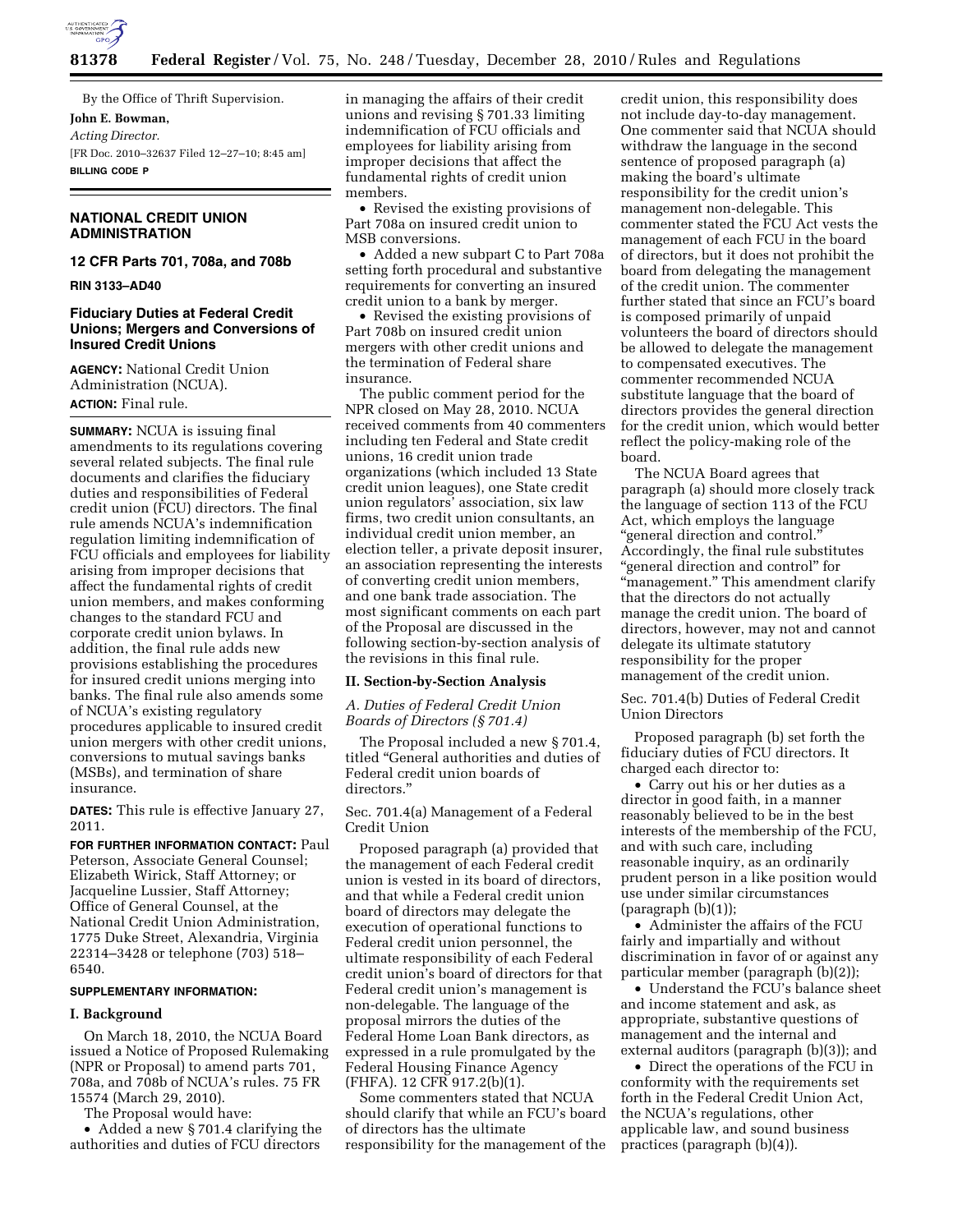Proposed paragraph (b)(1) stated that the directors have a fiduciary duty to act in the best interests of credit union members, particularly in connection with matters affecting the fundamental rights of members, such as mergers and conversions. A few commenters objected to the statement in (b)(1) that directors owe fiduciary rights to members and asserted that because members have little right to the equity in their credit unions, credit union members resemble customers of other depository institutions more than shareholders in corporations. Other commenters stated that the duties of the board of directors run first to the credit union and not to the members individually or collectively.

These views are wrong from both a philosophical and legal standpoint. As stated in the preamble to the NPR, the NCUA Board is particularly concerned about assertions that the members of a credit union do not own the credit union, or that the duties of the directors do not flow to the members but, rather, flow in some amorphous way only to the institution. A lack of focus on the interests of the members makes it easier for officials and management to make decisions that benefit themselves personally, even if those decisions are not necessarily in the best interests of the membership as a whole.1

The Board cannot emphasize enough that the members own an FCU and that directors of an FCU must consider the interests of the membership as a whole, and put those interests first, when making decisions that affect the credit union. Accordingly, the NCUA Board is revising the final paragraph (b)(1) of § 701.4 of the Proposal to emphasize that each FCU director must carry out his or her duties in a manner the director believes to be in the best interests of the membership of the credit union *as a whole.* 

One commenter was concerned that a focus on the membership *as a whole*  might keep an FCU from developing new branches or ATMs because some members would be closer to the new branch or ATM and might find the new facility more convenient to use than other members. The Board recognizes that in the short term some members may benefit geographically from an FCU's expansion plans. Such marginal geographical benefits, or other marginal access benefits, will not by themselves cause an FCU expansion to violate the fiduciary duties of an FCU's Board.

One commenter suggested that there might be a difference between the short term interests of credit union members

and their long term interests. In the unusual situation where there might be such a perceived conflict, the board of directors should, as part of its due diligence, carefully define the perceived conflict, weight the competing short and long term interests, make a choice based on the greatest needs of the members, and explain the board's choice. Proposed paragraph (b)(1) required FCU directors to carry out their duties with the care an *ordinarily prudent person* in a like position would use under similar circumstances. This language was based in part on Model Business Corporation Act (MBCA) § 8.30, titled ''Standards of Conduct for Directors.'' Some commenters recommended updating the italicized phrase to omit the words "ordinarily prudent" so as to use a 1998 change to § 8.30 of the MBCA employing the language ''with the care that a person in a like position would reasonably believe appropriate."<sup>2</sup> These commenters believe the words "ordinarily prudent" heighten the risk of litigation.

The NCUA Board does not agree with the commenters. The *ordinarily prudent person* formulation has been adopted by 41 States while the newer MBCA language has been adopted by only six States.3 In addition, the proposed language mirrors the current standard applicable to directors of the Federal Home Loan Banks as set forth in 12 CFR 917.2(b)(1). Accordingly, the final rule retains the traditional formulation for a director's standard of care—''with the care an ordinarily prudent person in a like position would use.''

Proposed paragraph (b)(2) required that the directors administer the affairs of the Federal credit union fairly and impartially and without discrimination in favor of or against any particular member. Proposed paragraph (b)(2) employed the language of the Federal Home Loan Bank regulation, 12 CFR 917.2(b)(2), and its underlying Federal Home Loan Bank Act (FHLB Act) statutory provision. 12 U.S.C. 1427(j). Some commenters expressed a concern that this ''without discrimination'' language, combined with the general statement of duties owed to the members in (b)(1), could provide members with a cause of action and increase the risk of litigation.

The NCUA Board does not agree with these comments. First, as stated in the preamble of the NPR, this rulemaking does not create a Federal cause of action in favor of particular individuals or groups of individuals. 75 FR 15574,

15578 n.11. Second, NCUA's research revealed no case law holding that there is an implied private right of action under the equivalent language in the FHLB Act or regulations. In fact, there is case law to the contrary holding that there is no express or implied private right of action under § 1427(j) of the FHLB Act. *Fidelity Financial Corp.* v. *Federal Home Loan Bank of San Francisco,* 589 F. Supp. 885, 891, 894 (N. D. Cal. 1983).

Proposed paragraph (b)(3) required each director, at the time of election or appointment, or within a reasonable time thereafter, not to exceed three months, have at least a working familiarity with basic finance and accounting practices, including the ability to read and understand the FCU's balance sheet and income statement and to ask, as appropriate, substantive questions of management and the internal and external auditors.

Many commenters objected to three months as an unreasonably short period in which to become adequately proficient at understanding accounting and finance; several suggested substituting 12 months for three months. Those favoring 12 months stated that many credit union directors serve on a part-time basis, particularly at small credit unions, and acquiring proficiency within only three months would be extraordinarily difficult.

The NCUA Board believes that having a working familiarity with basic finance and accounting practices is essential to being able to perform a credit union director's functions. After considering these comments, however, the Board has decided that directors should be given more time in which to meet this requirement. Accordingly, this final rule revises paragraph (b)(3) to provide for a six-month period in which to gain at least a working familiarity with basic finance and accounting practices, including the ability to read and understand the Federal credit union's balance sheet and income statement. As the preamble to the NPR indicated, there are a multiple of sources of training in finance and accounting, including training provided by credit unions, outside sources, or, for small credit unions, NCUA's Office of Small Credit Union Initiatives. Accordingly, six months provides ample time for training while ensuring that directors who lack proper training do not procrastinate in obtaining the necessary training.

Some commenters asked for clarification about what the phrase *as appropriate* meant in the phrase: ''to ask, *as appropriate,* substantive questions of management and the

<sup>1</sup>*See* 75 FR 15574, 15575 (Mar. 29, 2010).

<sup>2</sup> 1 Model Business Corporation Act Annot. xv, 8– 187 (4th Ed., 2008 Supp., 2009 rev.). 3 *Id.* at 8–209.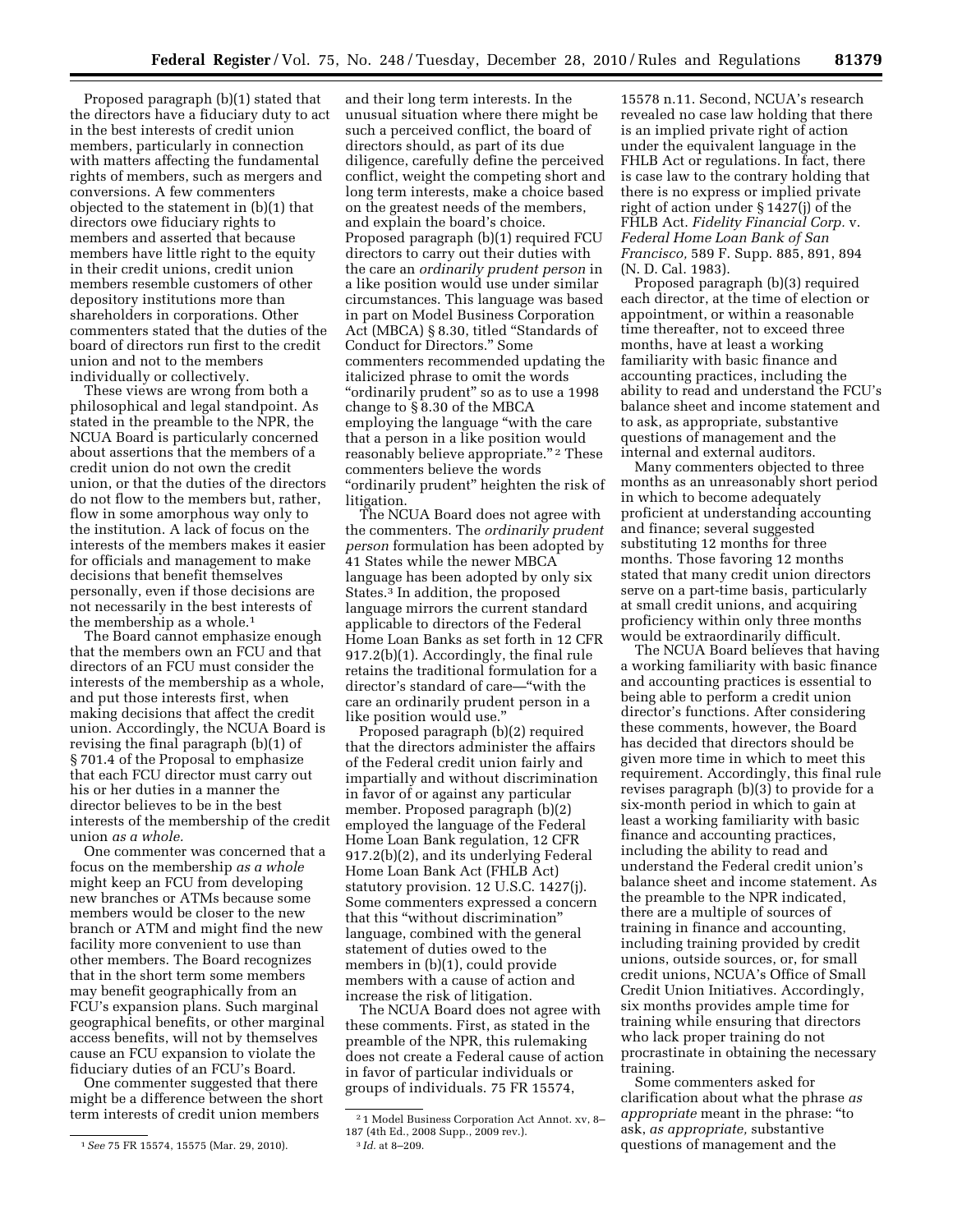internal and external auditors.'' The commenters wondered whether it meant that questions should be tailored to the size and complexity of the credit union. In fact, the NCUA Board added the *as appropriate* language to the proposed rule so directors would not feel they had to ask questions just for the sake of asking.

Several other commenters objected to the financial literacy requirement for a variety of reasons. For example, one commenter argued the Proposal takes away one of the core right of members to elect directors of their choice, and that requiring a director to be financially literate or become financially literate within a short period of time would impose an eligibility requirement in violation of the FCU Act and the bylaws. Another commenter asserted that the financial literacy requirement imposes an eligibility requirement in violation of the FCU Act. This commenter believes any member of a credit union, so long as he or she is an adult and has not been convicted of a crime involving dishonesty or breach of trust as provided for, is eligible to serve as a director, regardless of financial literacy. 12 U.S.C. 1761(a), 1785(d).

The Board agrees that any member of an FCU who meets the eligibility requirements of the FCU Act may run for, and serve as, an FCU director. As a matter of safety and soundness, however, a serving director does need to become literate within a reasonable period of time after election or appointment. The level of necessary literacy depends on the size and complexity of the FCU.

Another commenter stated that the Proposal is vague and subjective because it provides no definitive measurements for when and how a director will be considered sufficiently trained in the use of financial statements and other data. This commenter believes that without specific and objective standards, it will be left up to the subjectivity of a given examiner to determine whether directors are in compliance with this requirement. The NCUA Board disagrees. Again, directors must obtain financial knowledge commensurate with the size and complexity of their credit union. The Board also notes there are multiple ways for resolving disputes between credit unions and their examiners. *See, e.g.,* Interpretive Ruling and Policy Statement (IRPS) 95–1, as amended by IRPS 02–1.

Proposed paragraph (b)(4) required each director to direct the operations of the Federal credit union in conformity with the requirements set forth in the FCU Act, the NCUA's regulations, other

applicable law, and sound business practices. The final rule revises this section to substitute the phrase ''direct management's operations" for "direct the operations.''

Sec. 701.4(c) Authority Regarding Staff and Outside Consultants

Proposed paragraph (c)(1) stated that the board of directors and all its committees have authority to retain staff and outside counsel, independent accountants, financial advisors, and other outside consultants at the expense of the Federal credit union. Paragraph (c)(2) states that the board of directors or any committee of the board may require FCU staff that are providing services to the board or committee under paragraph (c)(1) report directly to the board or committee. Paragraph (c)(3) provides that in discharging board or committee duties, a director who does not have knowledge that makes reliance unwarranted is entitled to rely on information, opinions, reports, or statements, including financial statements and other financial data, prepared or presented by officers or employees of the FCU, legal counsel, independent accountants, or other experts, and committees of the board of which the director is not a member.

Some commenters opposed the provision requiring FCU employees (staff) to report directly to the board of directors or committees of the board, stating this would undermine management's authority over the employees of the credit union. Another commenter questioned whether committees other than the supervisory committee had the authority to require employees to report directly to the committee. One commenter argued that direct contact between the board of directors and the credit union's employees would put employees at the beck and call of the board and could interfere with the employees' regular duties.

The NCUA Board disagrees. An FCU's board of directors cannot permit the chief executive officer (CEO) to screen all the board's information sources. While the board of directors should not attempt to bypass the CEO in giving *direction* to management and employees, the board is free to ask any manager, employee, or independent contractor to provide the board and its committees information directly and not through the filter of the CEO. The NCUA's Office of General Counsel has previously opined that board members must be free to gather information from any source in the credit union to perform their board duties. OGC Op. No. 03–0763 (Sept. 29, 2003).

## Sec. 701.4(d) Reliance

The Proposal instructed FCU directors on the authority and limits of the director's ability to rely on information provided by others. A director is generally entitled to rely on information prepared or presented by employees or consultants whom the director reasonably believes to be reliable and competent in the functions performed. No commenters addressed proposed paragraph (d) of § 701.4.

Sec. 701.4 and the Business Judgment Rule

Some commenters asked about the interplay between § 701.4 and the business judgment rule. One commenter recommended that in the preamble to a final rule NCUA indicate its policy and intention whether the business judgment rule applies in actions brought against the directors of FCUs.

The business judgment rule is a burden of proof issue associated with particular causes of actions. Since the proposed rule does not create an express or implied private right of action, a third party seeking to bring a cause of action must look to State law to establish the cause of action. It is likely that the existence, and form, of any business judgment rule would depend on the law of the State under which the private cause of action would reside. Of course, the business judgment rule does not apply at all to administrative enforcement actions brought by NCUA.

Accordingly, and except as described above, the NCUA Board adopts § 701.4 as proposed.

#### *B. Indemnification (§ 701.33)*

As stated in the NPR preamble, the NCUA Board desires to ensure that FCU officials and employees are held personally accountable, where appropriate, for egregious violations of their fiduciary duties. NCUA will not permit an FCU to indemnify officials and employees against liability based on an aggravated breach of the duty of care when such a breach may affect fundamental rights and financial interests of the FCU members.

Accordingly, the Proposal included a new paragraph (c)(5) in § 701.33 prohibiting an FCU from indemnifying an official or employee for personal liability related to any decision made by that individual on a matter significantly affecting the fundamental rights and interests of the FCU's members. Such indemnification, however, was limited to situations in which the decision giving rise to the claim for indemnification is determined by a court to have constituted gross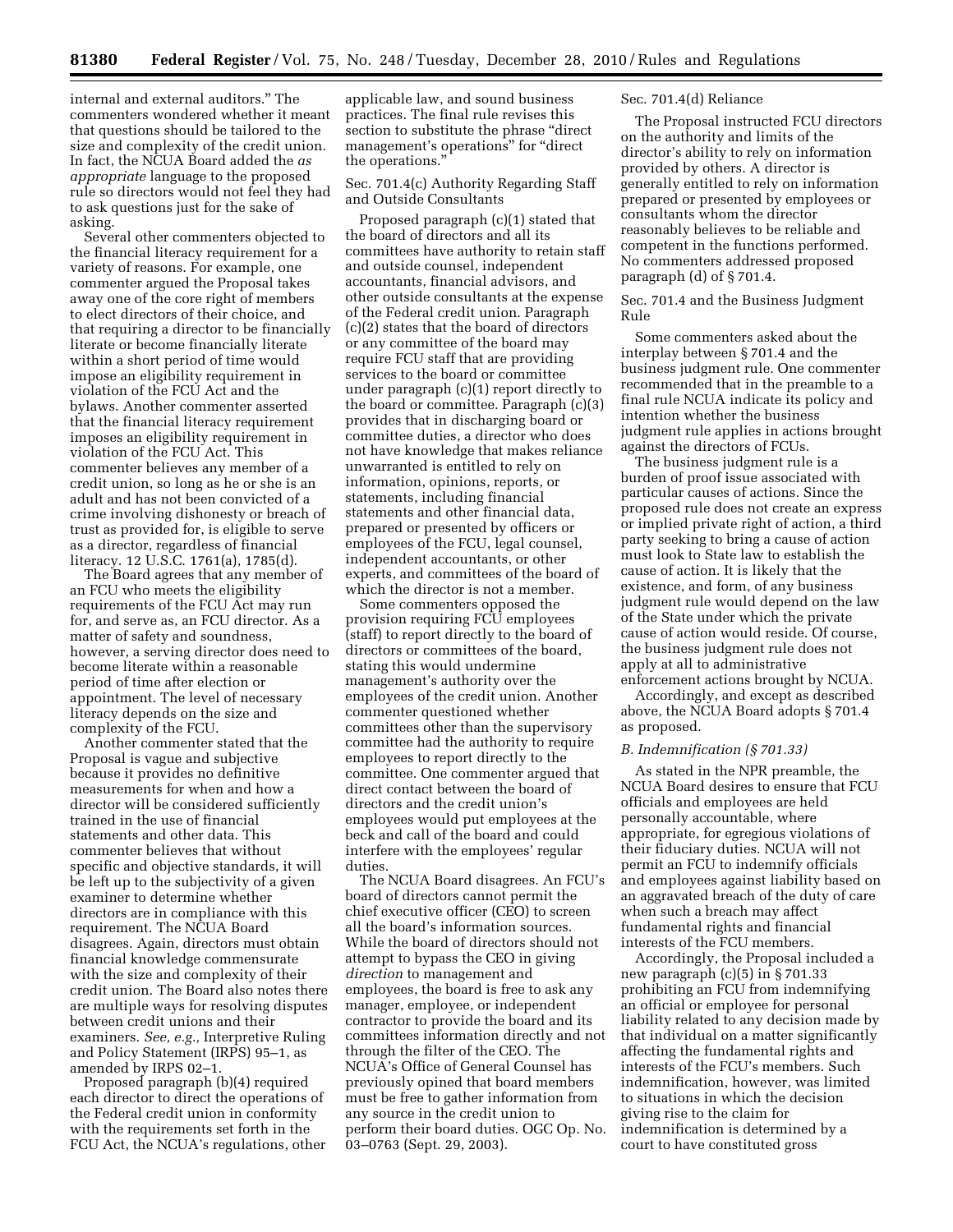negligence, recklessness, or willful misconduct. Matters affecting the fundamental rights and interests of FCU members include, charter and share insurance conversions and terminations.

The Proposal also included corresponding amendments to the indemnification provisions of the standard bylaws of FCUs and Federal corporate credit unions. Of the 24 commenters addressing this revision, most opposed it. Most of those opposed argued that the proposed provision would have the unintended consequence of discouraging qualified individuals from serving as directors because of the expanded potential for personal liability. Others asserted it would disadvantage the FCU charter as compared to the State charter because FCU directors would face an even higher burden compared to State chartered CU directors.

The NCUA Board does not agree with these commenters. The proposed prohibition on indemnification is limited to the extraordinary circumstance of a board considering a proposal to change the credit union's charter or insurance status. Not only are these situations rare, but the prohibition would only apply in the very limited circumstance of an aggravated breach of the duty of care as determined by a court.

Some commenters stated that the proposed rule's silence on the advancement of expenses would also disadvantage FCUs in attracting directors. To alleviate this concern, the final rule permits the FCU to advance funds to pay or reimburse reasonable legal fees and other professional expenses incurred by the official or employee to assist the official or employee in resisting lawsuits that the FCU considers meritless. The decision to advance funds requires the FCU's board of directors make a good faith determination, after due investigation, that:

• The official or employee acted in good faith and in a manner he or she believed to be in the best interests of the members;

• The payment will not materially adversely affect the credit union's safety and soundness; and

• The official or employee provides a written affirmation of his or her good faith belief that the relevant standard of conduct in § 701.4 have been met and a written undertaking to reimburse the credit union, to the extent not covered by payments from insurance, the advanced funds if it ultimately decided that the official or employee is not entitled to indemnification.

The NCUA Board is also adding a new provision to § 701.33 reinforcing that fiduciary duties are owed to the members. Existing (and unchanged) § 701.33(c)(2) states that indemnification shall be consistent either with the standards applicable to credit unions generally under the law of the State where the FCU is located or the MBCA, as specified by the credit union. The MBCA standard under which a corporation may indemnify a director requires that the director acted in good faith and with the reasonable belief that his or her conduct was in the best interests of the *corporation.* MBCA § 8.51(a). A commenter stated that this appears to conflict with the Proposal's statement that FCU directors' duties are owed to the membership and not to the credit union *per se.* The NCUA Board agrees that there is an apparent conflict and has added a new paragraph (c)(7) to § 701.33 to resolve this conflict. The new (c)(7) states that, the extent an FCU has chosen to follow State law or the MBCA, the FCU must substitute ''best interests of the members'' for any language in State law or the MBCA indicating that duties are owed to any persons or entities (such as the credit union or the corporation) other than the membership as a whole.

Accordingly, and except as described above, the final rule amends § 701.33 as proposed.

#### *C. Parts 708a and 708b*

The proposed amendments to Parts 708a and 708b revise existing rules on credit union to mutual savings bank (MSB) conversions and conversions to nonfederal deposit insurance. The revisions are designed to better protect the secrecy and integrity of the voting process. The Proposal also reorganized Part 708a and added a new subpart C to Part 708a that establishes procedural and substantive requirements for converting a credit union to a bank through a merger.

The preamble to the Proposal included a detailed section-by-section description and analysis for revised Parts 708a and 708b. 75 FR 15574, 15579–15585 (March 29, 2010). The Board adopted many sections of the Proposal without change, and the detailed analysis of most of these sections is not repeated in this preamble.

Credit Union Conversion to MSB, Part 708a, Subpart A

Sec. 708a.101 Definition of Secret Ballot

The Proposal included a new definition of "secret ballot" in

§ 708a.101 to prohibit credit union employees from helping members complete ballots or handling completed ballots. One commenter argued the prohibition would prevent employees from responding to any questions at all about the election because of the unclear delineation between answering questions and helping with a ballot. The NCUA Board disagrees. The definition of ''secret ballot'' prohibits credit union officials from assisting members in completing ballots or handling completed ballots. The provision only prohibits an employee from physically touching a ballot or telling a member which way to vote, and does not prohibit an employee from answering questions. While one commenter said the prohibition on employees handling ballots would create unnecessary difficulties for members, another commenter suggested the rule should also require the independent entity to empty the ballot boxes in credit union branches. After considering the comments, the NCUA Board determined the rule as proposed appropriately protects the secrecy of members' votes without imposing an undue burden on credit unions. Accordingly, the final rule adopts the definition as proposed.

Sec. 708a.101 Definition of ''Conducted by an Independent Entity''

The Proposal added new definitions for ''independent entity'' and ''conducted by an independent entity.'' These definitions describe the qualifications of, and requirements applicable to, the entity responsible for tabulating member votes on the conversion proposal. The new definitions would prohibit the independent entity from providing any interim vote results to credit union management as well as prohibit the opening or tallying of ballots during the election period. As discussed in the Advance Notice of Proposed Rulemaking, NCUA has documented several instances where credit union management's access to interim vote tallies raised concerns about the fairness of elections and the communications to members. 73 FR 5461, 5466 (January 30, 2008).

Several commenters stated the definition of "conducted by an independent entity'' as proposed would pose practical challenges. Some of these commenters said the requirement to delay the counting of ballots until after the conclusion of the special meeting would make counting the ballots and certifying the results to NCUA within 10 days much more difficult. The NCUA Board agrees that the change in procedure contemplated by the Proposal could make certification within 10 days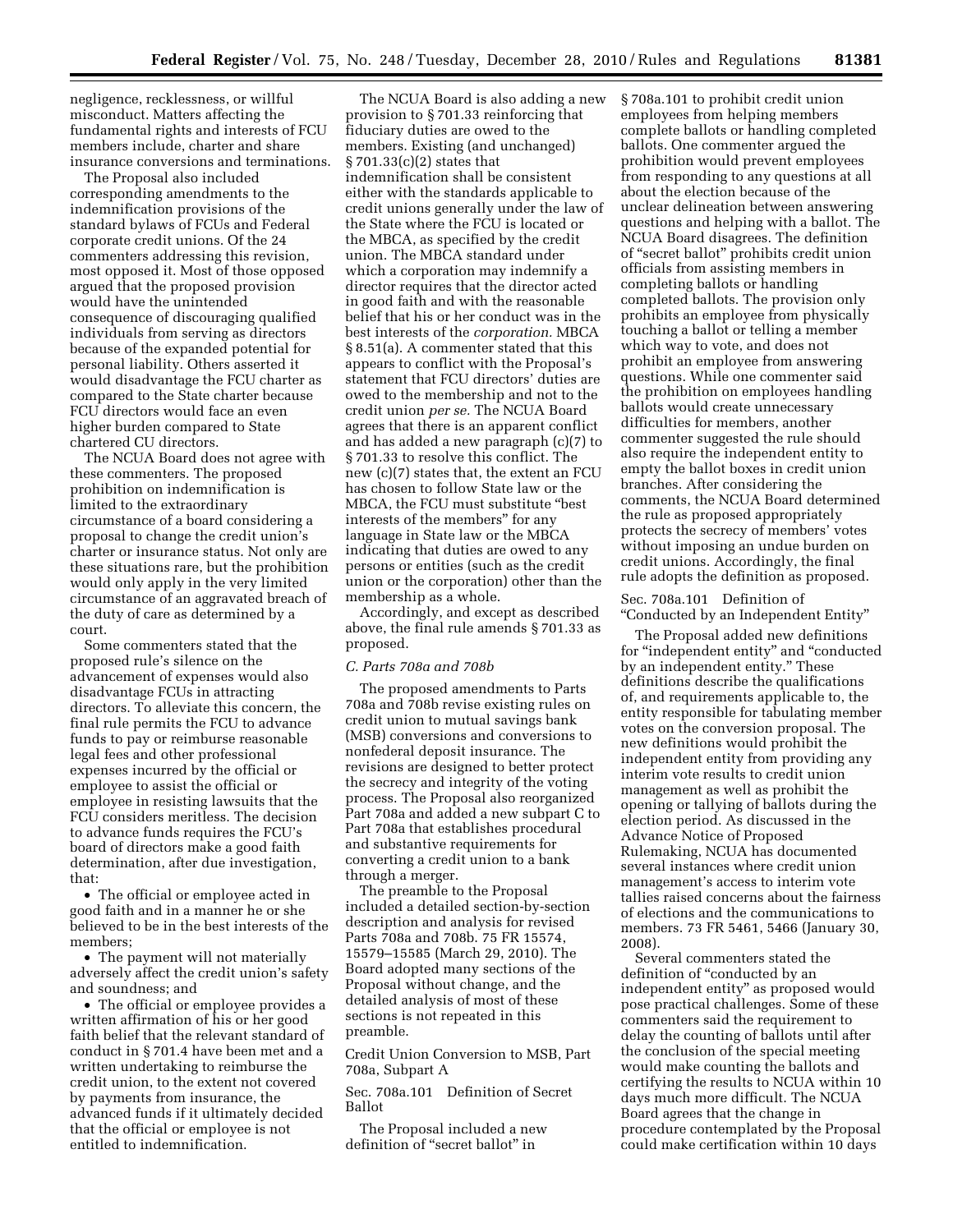more difficult and has lengthened the period for certification under section 708a.107 to 14 days. Another commenter, a company that conducts corporate elections, explained that the usual way the independent entity determines which members have voted is by opening the ballot and checking the validity of the control number and matching it with a member name. This commenter stated that because the independent entity needs to know which members have voted to produce a list of members who have not voted, the bar on opening ballots during the election period would make it much more difficult to produce the list of members who have yet to vote. The NCUA Board understands the Proposal might require election tellers and credit unions to modify the envelope format so that the outside of the envelope would show the ballot control number. The documented problems with interim vote tallies and the difficulty of ensuring that election tellers with access to interim tallies do not share these tallies with credit union management justify requiring election tellers to change their usual procedures if necessary. NCUA believes those rare cases where voters might not complete a ballot correctly, and so be listed as having voted when they did not actually vote properly, will not affect the fairness of the overall voting process.

Another of the commenters suggested that the independent entity should be allowed to tally ballots as they are received, and only communicating the interim tallies to the credit union should be prohibited. The Board believes it would be too easy for a teller to unintentionally communicate the interim voting results to the credit union.

One commenter who supported the rule as proposed suggested the rule should also prohibit giving credit union management the names of members who have not voted, because members opposing the conversion cannot obtain this information. As an alternative, this commenter suggested allowing management to provide an election reminder notice to the independent entity and having the independent entity mail it to members who have not voted. The Board is not aware of situations where allowing credit union management to obtain lists of nonvoting members during the election period has compromised the fairness of an election, and having such lists allows the credit union to conserve resources by only soliciting those who have not yet voted.

Accordingly, the final rule adopts the definitions of "independent entity" and

''conducted by an independent entity'' as proposed.

Sec. 708a.104 Disclosures

The Proposal also amended the list of disclosures in § 708a.104 (previously § 708a.4) to add disclosures related to the cost of the conversion, the conversion's effect on the availability of facilities, and a statement that NCUA neither supports nor endorses the conversion proposal.

Most commenters were opposed to the requirement to disclose the costs of the conversion. One opposing commenter asserted that the costs are irrelevant to members and most of the costs are incurred before members are notified, while another said any such disclosures would be only speculation. The NCUA Board disagrees that simply because, as one commenter alleges, most of the costs have occurred, or, as another commenter alleges, most of the costs are in the future, that members will find these costs, or cost estimates, irrelevant. One of the commenters supporting the cost disclosures also suggested the cost disclosures should be updated in the mailings to members 60 and 30 days before the vote, because any attempted opposition to a conversion proposal causes the credit union to incur additional advertising expenses to respond to the opposition. This suggestion goes beyond the scope of the Proposal. The NCUA Board will consider how these cost disclosure requirements will work in practice before proposing any additional disclosure requirements.

The Proposal also required the converting credit union to disclose the projected effect of the conversion on the availability of facilities, including, at a minimum, the name and location of any branches, shared branches, and ATM networks to which members may lose access. Two commenters objected on the grounds it requires too much precision in advance predictions. The NCUA Board disagrees, as considering the future availability of facilities is a fundamental part of planning for the charter conversion transactions to which this disclosure applies. Moreover, the rule does not require a definitive, final statement about the availability of facilities—the disclosure can state a transaction "could" result in the loss of certain facilities, for example.

The Proposal required the disclosure to include the statement that ''NCUA does not approve or disapprove of the conversion proposal or the reasons advanced in support of the proposal.'' Most commenters did not oppose this disclosure, although several suggested slight amendments. One commenter

suggested either deleting the phrase ''or the reasons advanced in support of the proposal'' or revising the phrase to read "or the reasons in support of or against the proposal.'' The NCUA Board agrees that adding the language "or against" is a helpful clarification of NCUA's neutrality in the final rule and has made this change. A commenter also suggested including this disclosure on the member-to-member communication as well, but this suggestion goes beyond the scope of the Proposal and the Board declines to adopt it.

Except as described above, the final rule adopts § 708a.104 as proposed.

Sec. 708a.113 Recommendation Against Using Credit Union Staff To Solicit Member Votes

The Proposal added a new paragraph to the voting guidelines section, § 708a.113 (previously § 708a.13), recommending against the use of credit union employees to solicit member votes. Although most commenters opposed this guidance, the opposing commenters tended to mischaracterize it as a requirement. The voting guidelines, including the recommendation to not use staff to solicit member votes, do not impose mandatory requirements, but simply suggest how credit unions can ensure an election is conducted fairly and in a manner that does not jeopardize the operations and condition of the converting credit union. NCUA may in the future propose a requirement that converting credit unions to use an independent third party to solicit votes rather than diverting credit union employees from their usual duties. In this final rule, NCUA strongly encourages credit unions to use an independent third party if soliciting votes.

Accordingly, the final rule adopts the revisions to § 708a.113 as proposed, with minor revisions to highlight NCUA's recommendation against using credit union employees to solicit votes.

Credit Union-Into-Bank Merger, Part 708a, Subpart C

The Proposal included a new subpart C to Part 708a regulating mergers of credit unions into banks. The majority of commenters on these provisions generally supported the concept of regulating these types of transactions, and several commenters noted that these provisions fill a gap in current regulations. Specific comments addressed to certain provisions of subpart C are discussed below.

Sec. 708a.303(a) Merger Valuation

§ 708a.303(a) requires a credit union's board of directors, when looking to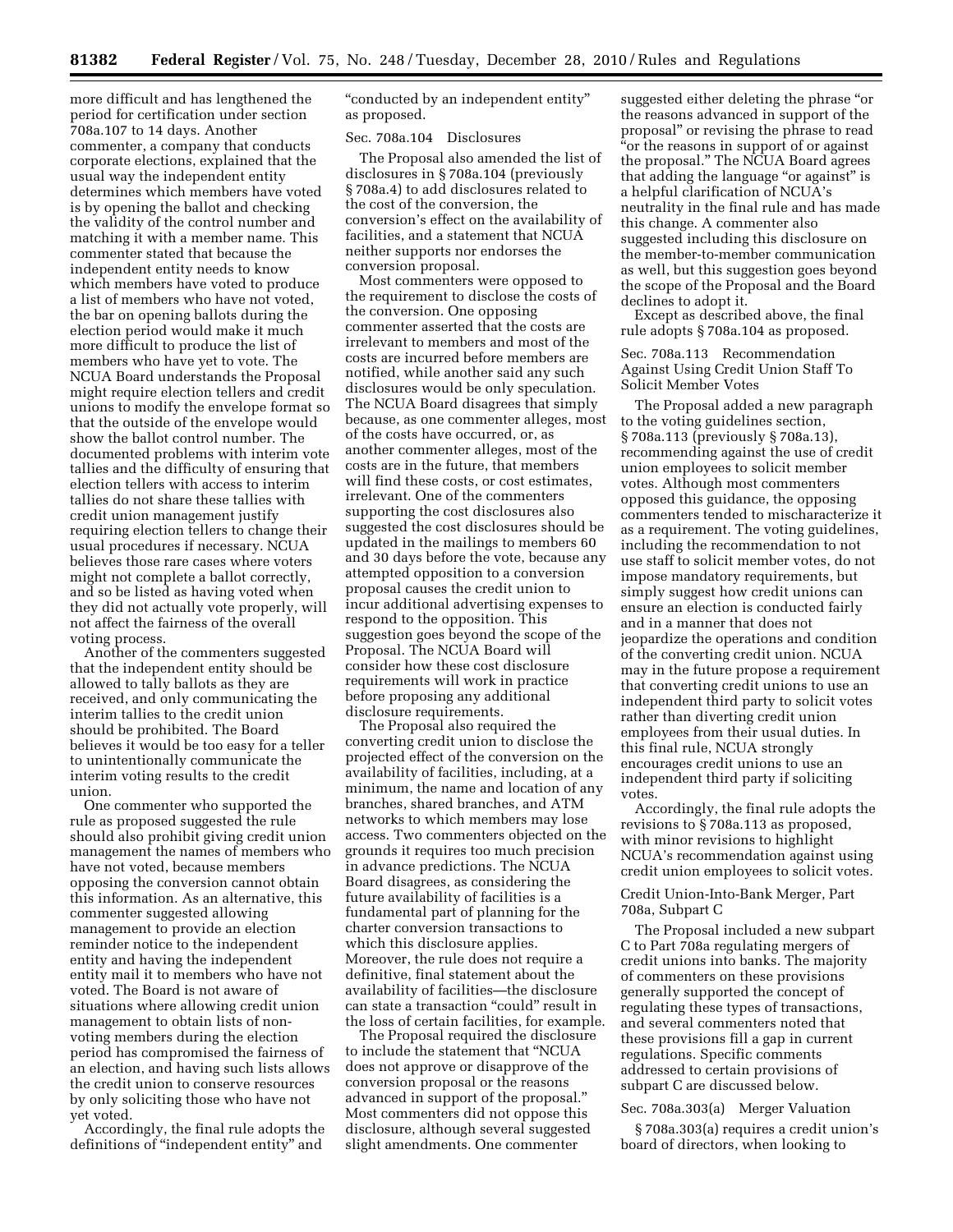merge into a bank, to determine the merger value of the credit union either by conducting an auction or retaining a "qualified appraisal entity" to estimate the merger value of the credit union before directors select a bank merger partner and vote on a proposal to merge. A qualified appraisal entity must have no past financial relationship with the merging credit union, the continuing bank, or any law firm representing the credit union or the bank in connection with the merger.

Proposed § 708a.304 requires the credit union to disclose its merger value, and whether any merger payment will be made to members, to NCUA. This section also requires the notice to NCUA to include all information the credit union relied on in making the selection of a merger partner and, if the payment to members is less than the merger value, an explanation of why the merger and the merger partner selected are in the best interests of the members. The Regional Director must disapprove a proposed merger where the merger payment is less than the merger valuation, unless members receive some additional, quantifiable benefit.

Commenters on the merger value provisions were equally divided. Opposing commenters found the merger value requirement too onerous, costly, or beyond NCUA's authority. The NCUA Board disagrees with these latter commenters. In a transaction that fundamentally changes the nature of the credit union and its members' ownership, knowing the value of the credit union is critical to the members' decision on approving the merger proposal. This valuation is also critical to NCUA's ability to make the statutorily required determination of whether a proposed merger meets the ''convenience and needs of the members.'' 12 U.S.C. 1785(c)(5). While the merger valuation requirement may entail addition procedures, analysis, and costs for the credit union proposing the transaction, knowing the merger value, and whether members are receiving compensation for this value, outweighs institutions' concerns about additional procedures.

Some supporting commenters suggested revisions to the merger valuation process. A few would expand the requisite analysis to include intangible items such as the value of the relationship between the members and the credit union and would exclude the value of benefits a credit union member could get simply by becoming a bank customer in addition to a credit union member. The NCUA Board has not modified the rule as suggested by these commenters. The NCUA Board will

examine how the merger valuation provision works in future practice before making adjustments to the procedure.

Finally, one commenter suggested that a ''qualified appraisal entity'' under this provision should not only have no past relationship with the continuing bank or the merging credit union and any law firm representing either institution, but also no past relationship with the bank's affiliates or holding company. The NCUA Board agrees that to be a qualified appraisal entity, the entity must also have no past relationship with a bank's owners, affiliates, or holding companies, and the final rule reflects this.

Sec. 708a.304(g) Regional Director Approval

Proposed paragraph 708a.304(g) required the Regional Director to review the merging credit union's Notice of Intent to Merge and Request for Approval (NIMRA) and either disapprove the NIMRA or authorize the credit union to proceed to the member vote. Section 708a.308 requires the Regional Director to review the methods and procedures of the membership vote and approve or disapprove the merger. Several commenters expressed concerns about the amount of discretion given to the Regional Directors in these reviews, with some suggesting these reviews exceed the scope of NCUA's authority.

The NCUA Board does not share these concerns, and the final rule retains the proposed delegations. The authority and discretion the NCUA Board gives to Regional Directors under this provision is entirely in keeping with the role assigned to the NCUA Board and the NCUA Board's authority to delegate duties to staff under the FCU Act. The FCU Act requires the NCUA Board to assure that a Federally insured credit union's merger with another type of financial institution, among other requirements, meets the ''convenience and needs of the members.'' 12 U.S.C. 1785(c)(5). The FCU Act also permits the NCUA Board to delegate any of its responsibilities to staff. 12 U.S.C. 1766(d). As part of its statutorily required assessment of whether a proposed transaction meets the convenience and needs of the members, the NCUA Board is delegating to the Regional Director the determination of whether the notice of a proposal to merge and the methods and procedures used to conduct the member vote were adequate.

#### Sec. 708a.305 Disclosures

Proposed § 708a.305 includes required disclosures to credit union members for credit union-to-bank mergers similar to those required for credit union-to-bank conversions. Comments were evenly split between support of and opposition to the disclosures.

One commenter recommended a change to  $\S 708a.305(d)(2)$ , which says a member "could" lose all ownership interests if the bank converts to a stock bank and members do not purchase stock. This commenter recommended replacing the word "could" with "will," because the fact that a member needs to re-purchase the ownership interest indicates the member no longer has it. Conversely, an opposing commenter stated the member rights disclosures ignore the rights of MSB members to subscribe to the initial stock offering. While the NCUA Board agrees with the first commenter that a former credit union member will lose ownership interests if the MSB later converts to a stock bank and the MSB member does not subscribe to the stock offering, the final rule retains the word "could" because a total loss of ownership interests is dependent on the MSB converting to a stock bank. The NCUA Board does not agree the disclosure ignores MSB members' rights to subscribe to the initial stock offering, since the disclosure explicitly mentions the possibility that the MSB member may purchase stock.

## Sec. 708a.306 Participation Requirement

Proposed § 708a.306 requires that at least 20 percent of members participate in the vote on merging with a bank. One commenter deemed 20 percent too low, since it would allow a merger with a bank with only 10 percent of the credit union members voting affirmatively. Another commenter deemed 20 percent too burdensome and opined the expenses of recruiting members to vote would drive down the value of the credit union to the potential merger partner. The final rule retains the 20 percent participation requirement. This requirement is identical to the participation requirement for converting from Federal deposit insurance under the FCU Act. 12 U.S.C. 1786(d)(2).

As discussed above, the final part 708a, Subpart A (for credit union conversions to MSBs) contained modified definitions of ''independent entity'' and ''conducted by an independent entity.'' This final part 708a, Subpart C (for credit union mergers into banks) contains similar modifications.

Accordingly, and except as described above, the final rule adopts the new part 708a, subpart C as proposed.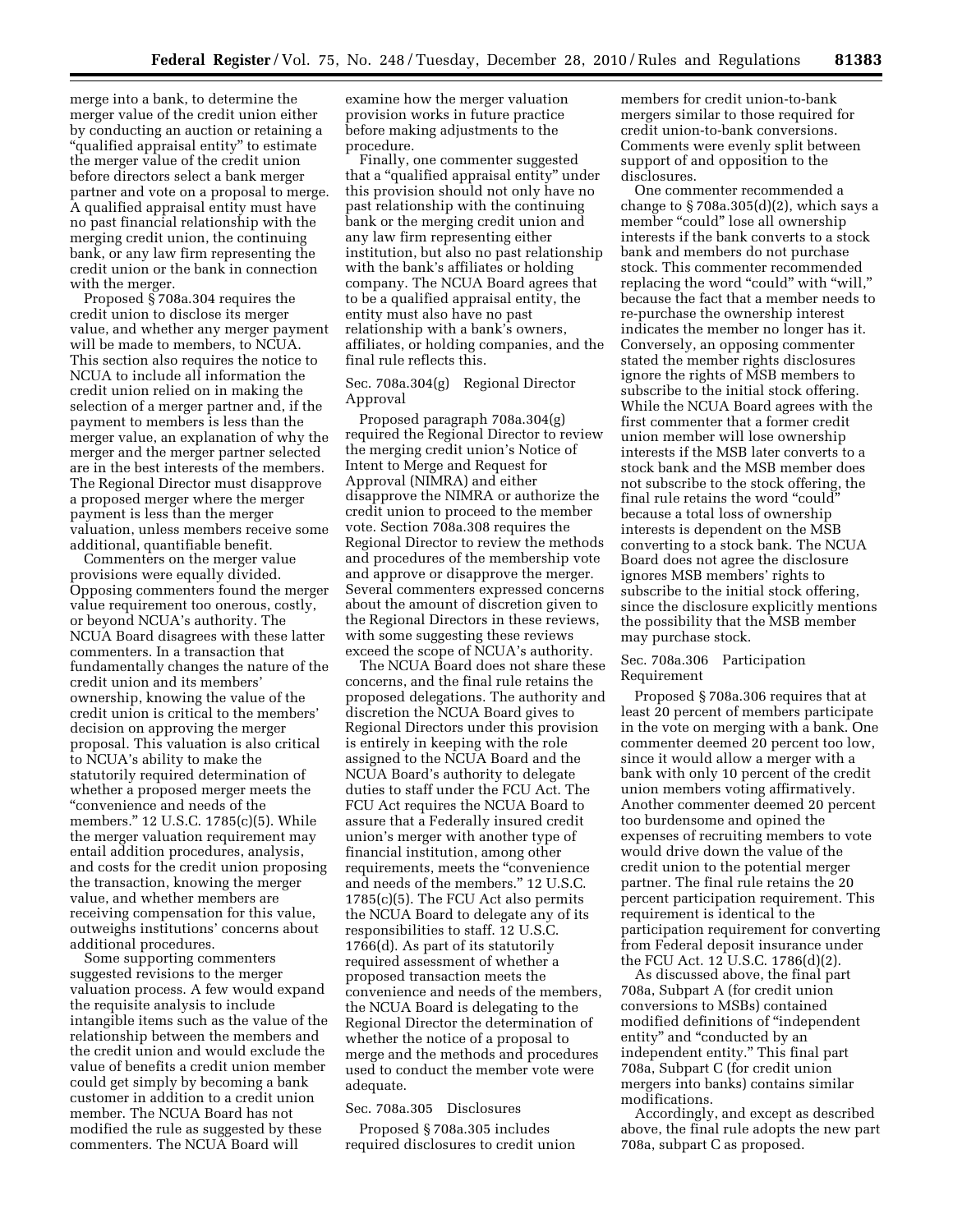Credit Union-into-Credit Union Merger, Part 708b, Subpart A

Subpart A of Part 708b regulates credit union-to-credit union mergers and termination of NCUSIF insurance. As discussed below, the Proposal required merging credit unions disclose and explain, in certain mergers, the factors used to determine whether a share adjustment will be paid to members of the merging credit union. The Proposal also required additional disclosures to members and to NCUA regarding compensation increases to key credit union staff and officials. 708b.103(a)((5) Disclosures related to share adjustments.

Proposed paragraph 708b.103(a)(5) expanded on the existing requirement in § 708b.103 for merging credit unions to state the amount of any share adjustment in the summary of the merger plan given to members. The Proposal required, where the net worth ratio of the merging credit union exceeds the net worth ratio of the continuing credit union by more than 500 basis points, an explanation of the factors used in establishing the amount of any proposed adjustment or in determining no adjustment is necessary. Contrary to some commenters' interpretations, the Proposal did not require payment of a share adjustment.

Several commenters argued these disclosures were unnecessary and would discourage mergers or disputed that members of a merging credit union are entitled to the net worth of a merging credit union. The NCUA Board disagrees. As discussed in the preamble to the Proposal, in many cases a merger involves a smaller credit union with limited services and a high net worth ratio (NWR) seeking to merge with a much larger credit union with more services but a lower NWR. 75 FR 15574, 15584 (March 29, 2010). The higher NWR of the merging credit union includes retained earnings that could have been spent, but were not spent, on additional product offerings or more favorable rates. Because, in these situations, the members of the merging credit union have paid for the higher NWR with reduced services or less favorable rates, the NCUA Board believes that where a NWR disparity exists, the members of the merging credit union need to know how any merger dividend, if a merger dividend is offered, was calculated. Accordingly, the final rule adopts paragraph (a)(5) as proposed.

Secs. 708b.103 and 708b.106 Disclosures Related to Compensation Increases Resulting From the Merger

The Proposal amended §§ 708b.103 and 708b.106 to require disclosure to NCUA and to credit union members of any ''merger-related financial arrangement,'' defined to include any increase in direct or indirect compensation to board members or senior management officials that exceeds *the greater of* 15% or \$10,000. Half of the comments on this provision supported the general concept of increased disclosure in this area. Most opposing commenters suggested a higher threshold for compensation increases that would trigger disclosures, and several found the \$10,000 trigger too low for larger credit unions. The NCUA Board reiterates that the threshold for requiring disclosure is a compensation increase that exceeds *the greater of* 15% or \$10,000. Accordingly, for officials with higher salaries, the threshold for disclosure would be compensation increases of more than 15%. The Proposal required disclosures only for compensation increases above certain thresholds and thus balances any privacy interests of the employees with the interests of members in knowing when material financial incentives have been proposed to directors and senior management officials.

Several commenters also suggested this disclosure was unnecessary because it would be included in Internal Revenue Service filings and, for FCU members, accessible under NCUA's regulation on access to books and records. The NCUA Board disagrees that these alternate means of accessing compensation information are adequate for the purposes of a member vote on a merger, because information from these sources is unlikely to be available to members during the voting period. The NCUA Board believes members should know whether credit union directors or senior management officials stand to gain financially from a merger before voting on the merger proposal. Accordingly, the final rule adopts these disclosure changes as proposed.

# Share Insurance Conversions, Part 708b, Subpart B

Subpart B of Part 708b regulates share insurance conversions. The proposed changes to Part 708b include the prohibition on interim vote tallies and the ban on employees assisting with or handling ballots in transactions resulting in the termination of NCUSIF share insurance.

The commenters' chief concern about the practical effects of the Proposal that the prohibition on opening ballots in the definition of ''conducted by an independent entity'' would make it difficult to ascertain which members had voted—was the same as the concern expressed in the context of credit unionto-bank conversions. Commenters on this section also noted that for conversions from Federal deposit insurance the FCU Act requires 20% of credit union members to vote. 12 U.S.C. 1786(d)(2). The 20% quorum requirement, commenters said, makes it especially important that the credit union proposing the insurance conversion knows how many members have voted, and also more difficult to count the ballots and certify the results within 10 days after the election because a higher proportion of members must vote. As discussed above, the NCUA Board sees no reason why the election teller cannot modify the ballot envelope to allow the election teller to produce a list of members who have voted, and thus a list of those who have not yet voted, and so the Board has not changed the proposed definition. Also as discussed above, the Board is extending the deadline for certifying the election results from 10 days to 14 days after the close of the voting period to allow the teller more time for counting the ballots.

Several commenters opined that applying the ban on interim vote tallies to insurance conversions was unnecessary because the concerns NCUA has documented with previous elections occurred in the context of charter conversions rather than insurance conversions. The NCUA Board disagrees. The same potential for problems exists with any election where credit union officials have access to interim voting tallies, so the NCUA Board has prohibited credit union officials from obtaining interim vote tallies on all transactions affecting a credit union's charter or insurance status. Other commenters suggested NCUA's requirements in this area impermissibly preempt State law. Again, the NCUA Board disagrees, because the FCU Act explicitly gives the NCUA authority to regulate conversion from Federal deposit insurance. 12 U.S.C. 1785(b)(1)(D).

Accordingly, and except as described above, the final rule adopts the proposed changes to Subpart B of § 708b.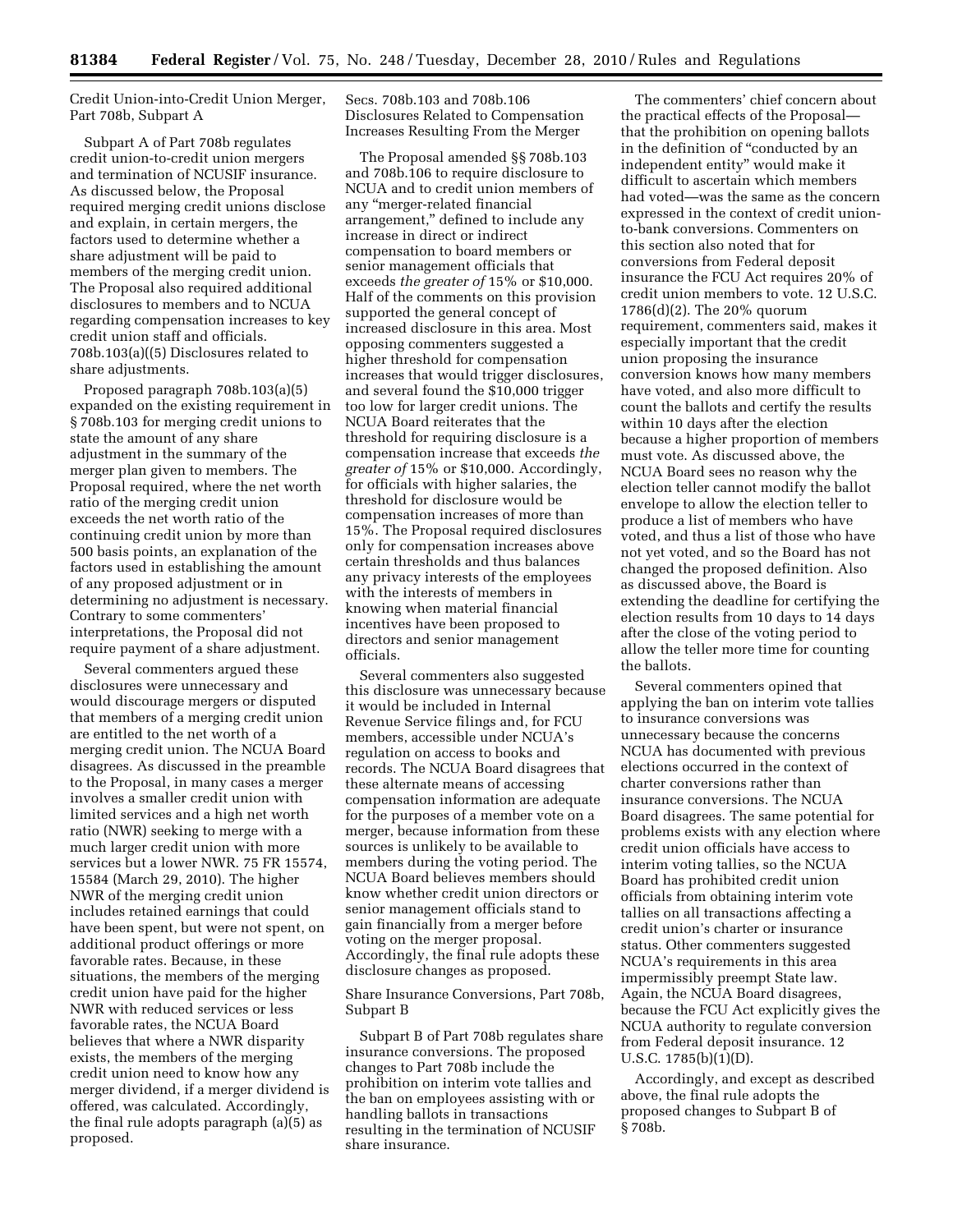# **III. Regulatory Procedures**

## *A. Regulatory Flexibility Act*

The Regulatory Flexibility Act requires NCUA to prepare an analysis to describe any significant economic impact a proposed rule may have on a substantial number of small credit unions (those under ten million dollars in assets). Only a few credit unions convert in a given year. Accordingly, the NCUA Board certifies that this final rule will not have a significant economic impact on a substantial number of small credit unions, and, therefore, a regulatory flexibility analysis is not required.

# *B. Paperwork Reduction Act*

The Paperwork Reduction Act of 1995 (PRA) applies to rulemakings in which an agency by rule creates a new paperwork burden on regulated entities or modifies an existing burden. 44 U.S.C. 3507(d). For purposes of the PRA, a paperwork burden may take the form of either a reporting or a recordkeeping requirement, both referred to as information collections. NCUA identified and described several information collection requirements in the proposed rule. As required by the PRA, NCUA submitted a copy of the proposed regulation to the Office of Management and Budget (OMB) for its review and approval and invited comment on the PRA aspects.

While NCUA received comments on the proposed rule, no commenters specifically addressed the agency's estimates of burden hours or costs as set out in the preamble to the Proposal. Accordingly, NCUA anticipates that OMB will approve NCUA's submission.

#### *C. Executive Order 13132*

Executive Order 13132 encourages independent regulatory agencies to consider the impact of their actions on State and local interests. In adherence to fundamental federalism principles, NCUA, an independent regulatory agency as defined in 44 U.S.C. 3502(5), voluntarily complies with the executive order.

This final rule will not have substantial direct effects on the States, on the connection between the national government and the States, or on the distribution of power and responsibilities among the various levels of government. NCUA has determined that this rule does not constitute a policy that has federalism implications for purposes of the executive order.

*D. The Treasury and General Government Appropriations Act, 1999— Assessment of Federal Regulations and Policies on Families* 

NCUA has determined that this rule will not affect family well-being within the meaning of section 654 of the Treasury and General Government Appropriations Act, 1999, Public Law 105–277, 112 Stat. 2681 (1998).

# *E. Small Business Regulatory Enforcement Fairness Act*

The Small Business Regulatory Enforcement Act of 1996 (Pub. L. 104– 121) (SBREFA) provides generally for congressional review of agency rules. A reporting requirement is triggered in instances where NCUA issues a final rule as defined by section 551 of the Administrative Procedure Act. 5 U.S.C. 551. The Office of Management and Budget's determination about whether this rule is a major rule for purposes of SBREFA is pending.

#### **List of Subjects**

*12 CFR Part 701* 

Credit unions, Loans.

*12 CFR Part 708a* 

Charter conversions, Credit unions, Mergers of credit unions.

#### *12 CFR Part 708b*

Credit unions, Mergers of credit unions, Reporting and recordkeeping requirements.

By the National Credit Union Administration Board on December 16, 2010.

# **Mary F. Rupp,**

*Secretary of the Board.* 

■ For the reasons stated in the preamble, the National Credit Union Administration amends 12 CFR parts 701, 708a, and 708b as follows:

# **PART 701—ORGANIZATION AND OPERATIONS OF FEDERAL CREDIT UNIONS**

■ 1. The authority citation for part 701 continues to read as follows:

**Authority:** 12 U.S.C. 1752(5), 1755, 1756, 1757, 1758, 1759, 1761a, 1761b, 1766, 1767, 1782, 1784, 1786, 1787, and 1789. Section 701.6 is also authorized by 15 U.S.C. 3717. Section 701.31 is also authorized by 15 U.S.C. 1601 *et seq.;* 42 U.S.C. 1981 and 3601– 3619. Section 701.35 is also authorized by 42 U.S.C. 4311–4312.

■ 2. Add a new § 701.4 to read as follows:

#### **§ 701.4 General authorities and duties of Federal credit union directors.**

(a) *General direction and control of a Federal credit union.* The board of

directors is responsible for the general direction and control of the affairs of each Federal credit union. While a Federal credit union board of directors may delegate the execution of operational functions to Federal credit union personnel, the ultimate responsibility of each Federal credit union's board of directors for that Federal credit union's direction and control is non-delegable.

(b) *Duties of Federal credit union directors.* Each Federal credit union director has the duty to:

(1) Carry out his or her duties as a director in good faith, in a manner such director reasonably believes to be in the best interests of the membership of the Federal credit union as a whole, and with the care, including reasonable inquiry, as an ordinarily prudent person in a like position would use under similar circumstances;

(2) Administer the affairs of the Federal credit union fairly and impartially and without discrimination in favor of or against any particular member;

(3) At the time of election or appointment, or within a reasonable time thereafter, not to exceed six months, have at least a working familiarity with basic finance and accounting practices, including the ability to read and understand the Federal credit union's balance sheet and income statement and to ask, as appropriate, substantive questions of management and the internal and external auditors; and

(4) Direct management's operations of the Federal credit union in conformity with the requirements set forth in the Federal Credit Union Act, this chapter, other applicable law, and sound business practices.

(c) *Authority regarding staff and outside consultants.* (1) In carrying out its duties and responsibilities, each Federal credit union's board of directors and all its committees have authority to retain staff and outside counsel, independent accountants, financial advisors, and other outside consultants at the expense of the Federal credit union.

(2) Federal credit union staff providing services to the board of directors or any committee of the board under paragraph (c)(1) of this section may be required by the board of directors or such committee to report directly to the board or such committee, as appropriate.

(3) In discharging board or committee duties a director who does not have knowledge that makes reliance unwarranted is entitled to rely on information, opinions, reports or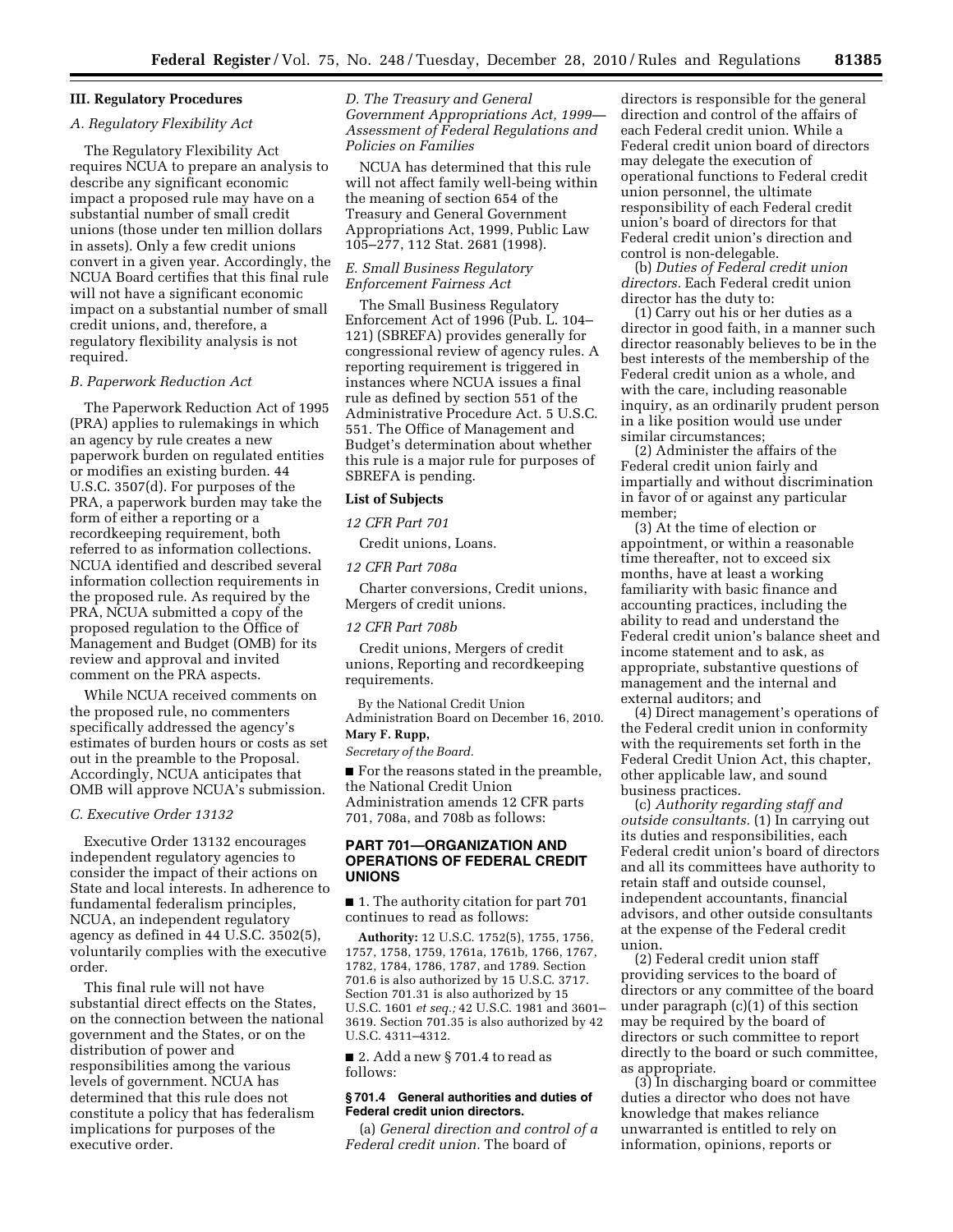statements, including financial statements and other financial data, prepared or presented by any of the persons specified in paragraph (d).

(d) *Reliance.* A director may rely on:

(1) One or more officers or employees of the Federal credit union who the director reasonably believes to be reliable and competent in the functions performed or the information, opinions, reports or statements provided;

(2) Legal counsel, independent public accountants, or other persons retained by the Federal credit union as to matters involving skills or expertise the director reasonably believes are matters:

(i) Within the particular person's professional or expert competence, and

(ii) As to which the particular person merits confidence; and

(3) A committee of the board of directors of which the director is not a member if the director reasonably believes the committee merits confidence.

■ 3. Add paragraphs (c)(5) through (7) to § 701.33 to read as follows:

#### **§ 701.33 Reimbursement, insurance, and indemnification of officials and employees.**

\* \* \* \* \* (c) \* \* \*

(5) Notwithstanding paragraphs (c)(1) through (3) of this section, a Federal credit union may not indemnify an official or employee for personal liability related to any decision made by that individual on a matter significantly affecting the fundamental rights and interests of the Federal credit union's members where the decision giving rise to the claim for indemnification is determined by a court to have constituted gross negligence, recklessness, or willful misconduct. Matters affecting the fundamental rights and interests of Federal credit union members include charter and share insurance conversions and terminations.

(6) A Federal credit union may, before final disposition of a proceeding referred to in paragraph (c)(5) of this section, advance funds to pay for or reimburse the expenses, including legal fees, reasonably incurred in connection with the proceeding by an official or employee who is a party to the proceeding because that individual is or was an official or employee of the credit union if:

(i) The disinterested members of the credit union's board of directors (or in the event there are fewer than two disinterested directors, the supervisory committee), in good faith, determine in writing after due investigation and consideration that the official or employee acted in good faith and in a manner he or she reasonably believed to be in the best interests of the credit union's members;

(ii) The disinterested members of the credit union's board of directors (or the supervisory committee, as the case may be), in good faith, determine in writing after due investigation and consideration that the payment or reimbursement of the expenses will not materially adversely affect the credit union's safety and soundness; and

(iii) The official or employee provides:

(A) A written affirmation of the individual's reasonable good faith belief that the relevant standard of conduct described in § 701.4(b) of this chapter has been met by the individual; and

(B) A written undertaking to repay the credit union for any funds advanced or reimbursed, to the extent not covered by payments from insurance, if the official or employee is not entitled to indemnification under paragraph (c)(5) of this section.

(7) To the extent a Federal credit union has elected to follow State law or the Model Business Corporation Act in accordance with paragraph (c)(2) of this section, the credit union must substitute the phrase ''in the best interests of the members'' for any language indicating that fiduciary duties are owed to persons or entities other than the members of the credit union, including, but not limited to, language such as ''in the best interests of the credit union'' or ''in the best interests of the corporation.'' ■ 4. Section 8 of Article XVI of

appendix A to part 701 is revised to read as follows:

## **Appendix A to Part 701—Federal Credit Union Bylaws**

\* \* \* \* \*

#### **Article XVI. General**

\* \* \* \* \* Section 8. *Indemnification.* (a) Subject to the limitations in § 701.33 $(c)(5)$  through  $(c)(7)$ of the regulations, the credit union may elect to indemnify to the extent authorized by (check one)

[ ] Law of the State of \_\_\_\_\_\_\_:<br>[ ] Model Business Corporation Act: the following individuals from any liability asserted against them and expenses reasonably incurred by them in connection with judicial or administrative proceedings to which they are or may become parties by reason of the performance of their official duties (check as appropriate).

- [ **] Current officials**
- Former officials
- Current employees
- [ ] Former employees

(b) The credit union may purchase and maintain insurance on behalf of the individuals indicated in (a) above against any liability asserted against them and expenses reasonably incurred by them in their official

capacities and arising out of the performance of their official duties to the extent such insurance is permitted by the applicable State law or the Model Business Corporation Act.

(c) The term ''official'' in this bylaw means a person who is a member of the board of directors, credit committee, supervisory committee, other volunteer committee (including elected or appointed loan officers or membership officers), established by the board of directors.

\* \* \* \* \*

# **PART 708a—BANK CONVERSIONS AND MERGERS**

■ 5–6. Revise the authority citation for part 708a to read as follows:

**Authority:** 12 U.S.C. 1766, 1785(b), and 1785(c).

■ 7. Revise the heading for part 708a to read as set forth above:

#### **§§ 708a.1 through 708a.13 [Redesignated as §§ 708a.101 through 708a.113]**

■ 8a. Redesignate §§ 708a.1 through 708a.13 as §§ 708a.101 through 708a.113, respectively.

## **Subpart A—Conversion of Insured Credit Unions to Mutual Savings Banks**

■ 8b. Add a new subpart A, consisting of newly redesignated §§ 708a.101 through 708a.113 with the heading as shown above:

■ 9. Revise § 708a.101 by adding definitions of "conducted by an independent entity,'' ''independent entity," and "secret ballot" to read as follows:

# **§ 708a.101 Definitions.**

\* \* \* \* \*

*Conducted by an independent entity*  means:

(1) The independent entity will receive the ballots directly from voting members.

(2) After the conclusion of the special meeting that ends the ballot period, the independent entity will open all the ballots in its possession and tabulate the results. The entity must not open or tabulate any ballots before the conclusion of the special meeting.

(3) The independent entity will certify the final vote tally in writing to the credit union and provide a copy to the NCUA Regional Director. The certification will include, at a minimum, the number of members who voted, the number of affirmative votes, and the number of negative votes. During the course of the voting period the independent entity may provide the credit union with the names of members who have not yet voted, but may not provide any voting results to the credit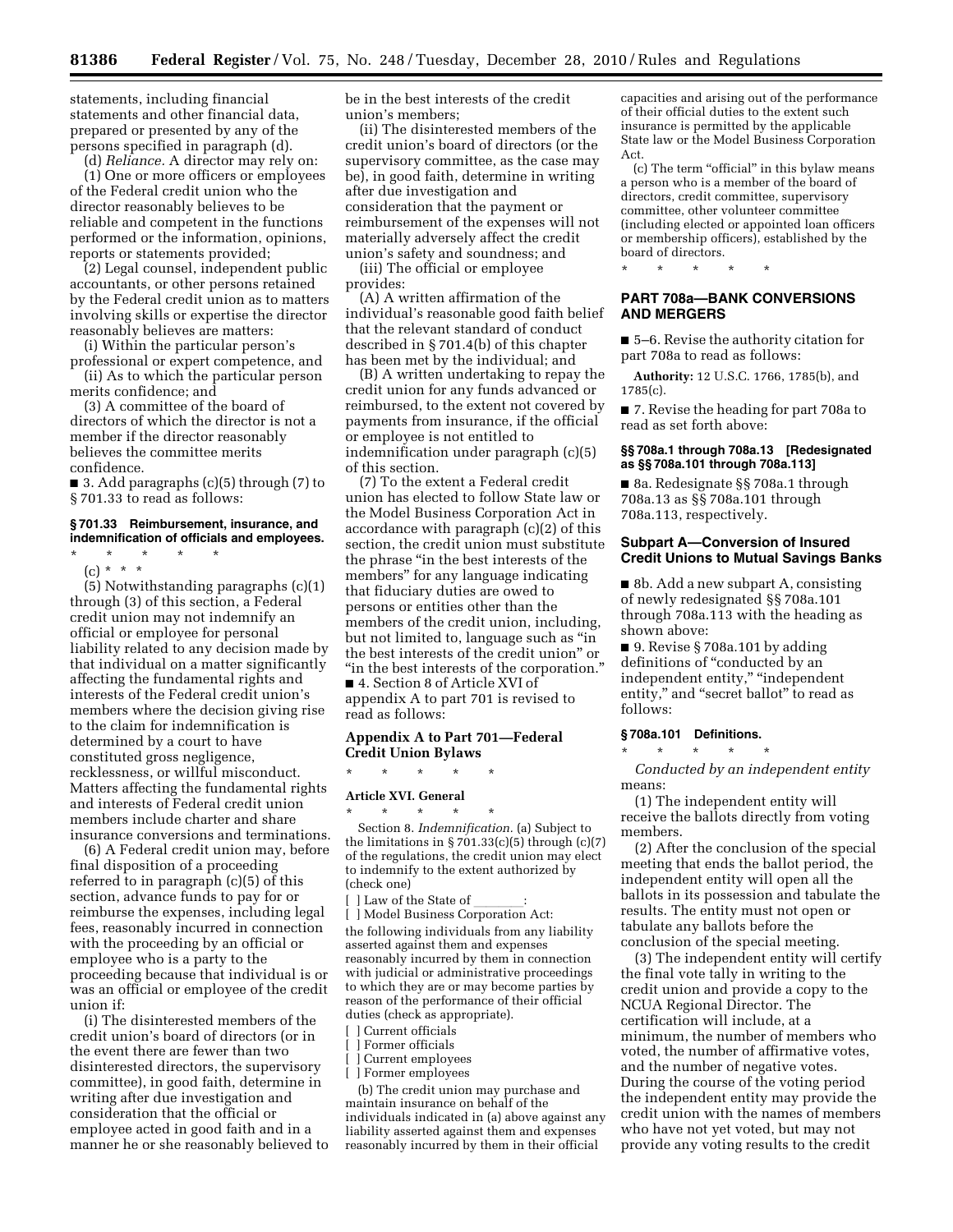union prior to certifying the final vote tally.

\* \* \* \* \* *Independent entity* means a company with experience in conducting corporate elections. No official or senior management official of the credit union, or the immediate family member of any official or senior management official, may have any ownership interest in, or be employed by, the entity. \* \* \* \* \*

*Secret ballot* means no credit union employee or official can determine how a particular member voted. Credit union employees and officials are prohibited from assisting members in completing ballots or handling completed ballots. \* \* \* \* \*

■ 10–11. Amend § 708a.104 as follows:  $\blacksquare$  a. In paragraph (b)(4)(i), add the word "of" after the word "Plan".

 $\blacksquare$  b. Revise paragraphs (c)(4) and (5), and add new paragraphs (c)(6), (7), and (8).

 $\blacksquare$  c. In paragraph (f)(2), add the phrase ''to a Bank'' after the word ''Conversion'' in the last sentence.

The revisions and additions read as follows:

#### **§ 708a.104 Disclosures and communications to members.**

\* \* \* \* \*

(c) \* \* \*

(4) An affirmative statement that, at the time of conversion to a mutual savings bank, the credit union does or does not intend to convert to a stock institution or a mutual holding company structure;

(5) A clear and conspicuous disclosure of the estimated, itemized cost of the proposed conversion, including printing fees, postage fees, advertising, consulting and professional fees, legal fees, staff time, the cost of holding a special meeting, other costs of conducting the vote, and any other conversion-related expenses;

(6) A clear and conspicuous disclosure of how the conversion from a credit union to a mutual savings bank will affect the institution's ability to make non-housing-related consumer loans because of a mutual savings bank's obligations to satisfy certain lending requirements as a mutual savings bank. This disclosure should specify possible reductions in some kinds of loans to members;

(7) A clear and conspicuous disclosure that the National Credit Union Administration does not approve or disapprove of the conversion proposal or the reasons advanced in support of and the reasons against the proposal; and

(8) A clear and conspicuous disclosure of how the conversion from a credit union to a mutual savings bank is likely to affect the availability of facilities and services. At a minimum, this disclosure should include the name and location of any branches, including shared branches, and automatic teller networks, to which members may lose access as a result of the conversion. This disclosure must be based on research and analysis completed before the date the board of directors votes to adopt the conversion proposal.

\* \* \* \* \* ■ 12. Amend § 708a.107 by revising paragraph (a) and adding paragraph (c) to read as follows:

# **§ 708a.107 Certification of vote on conversion proposal.**

(a) The board of directors of the converting credit union must certify the results of the membership vote to the Regional Director within 14 calendar days after the vote is taken.

\* \* \* \* \* (c) The certification must be accompanied by copies of all correspondence between the credit union and any Federal banking agency whose approval is required for the conversion.

 $\blacksquare$  13. Amend § 708a.113 by adding paragraph (e) to read as follows:

## **§ 708a.113 Voting guidelines.**  \* \* \* \* \*

(e) *Solicitation of votes.* Some credit unions may wish to contact members who have not voted and encourage them to vote on the conversion proposal. NCUA believes, however, that using credit union employees to solicit votes is problematic. Employees directed to solicit votes could easily neglect everyday duties critical to the credit union's safe and sound operation. Also, employees may very well feel pressured to solicit votes for the conversion, regardless of whether or not they support the conversion. Accordingly, NCUA strongly encourages converting credit unions to use an independent third party to solicit votes rather than diverting credit union employees from their usual duties.

# **Subpart B—[Reserved]**

■ 14a. Add a reserved subpart B. ■ 14b. Add subpart C to part 708a to read as follows:

# **Subpart C—Merger of Insured Credit Unions Into Banks**

Sec.

- 708a.301 Definitions.
- 708a.302 Authority to merge.
- 708a.303 Board of directors' approval and members' opportunity to comment.
- 708a.304 Notice to NCUA and request to proceed with member vote.
- 708a.305 Disclosures and communications to members.
- 708a.306 Membership approval of a proposal to merge.
- 708a.307 Certification of vote on merger proposal.
- 708a.308 NCUA approval of the merger.
- 
- 708a.309 Completion of merger. Limits on compensation of officials.
- 708a.311 Voting incentives.
- 708a.312 Voting guidelines.

# **Subpart C—Merger of Insured Credit Unions Into Banks**

## **§ 708a.301 Definitions.**

As used in this part:

*Bank* has the same meaning as in section 3(a) of the Federal Deposit Insurance Act, 12 U.S.C. 1813(a).

*Clear and conspicuous* means text in bold type in a font size at least one size larger than any other text used in the document (exclusive of headings), but in no event smaller than 12 point.

*Conducted by an independent entity*  means:

(1) The independent entity will receive the ballots directly from voting members.

(2) After the conclusion of the special meeting that ends the ballot period, the independent entity will open all the ballots in its possession and tabulate the results. The entity must not open or tabulate any ballots before the conclusion of the special meeting.

(3) The independent entity will certify the final vote tally in writing to the credit union and provide a copy to the NCUA Regional Director. The certification will include, at a minimum, the number of members who voted, the number of affirmative votes, and the number of negative votes. During the course of the voting period the independent entity may provide the credit union with the names of members who have not yet voted, but may not provide any voting results to the credit union prior to certifying the final vote tally.

*Credit union* has the same meaning as insured credit union in section 101 of the Federal Credit Union Act.

*Distribution formula* is the formula the bank will use to determine each member's portion of that payment to be received upon completion of the merger.

*Federal banking agencies* have the same meaning as in section 3 of the Federal Deposit Insurance Act.

*Merger* means any transaction in which a credit union transfers all, or substantially all, of its assets to a bank. The term *merger* includes any purported conversion of a credit union to a bank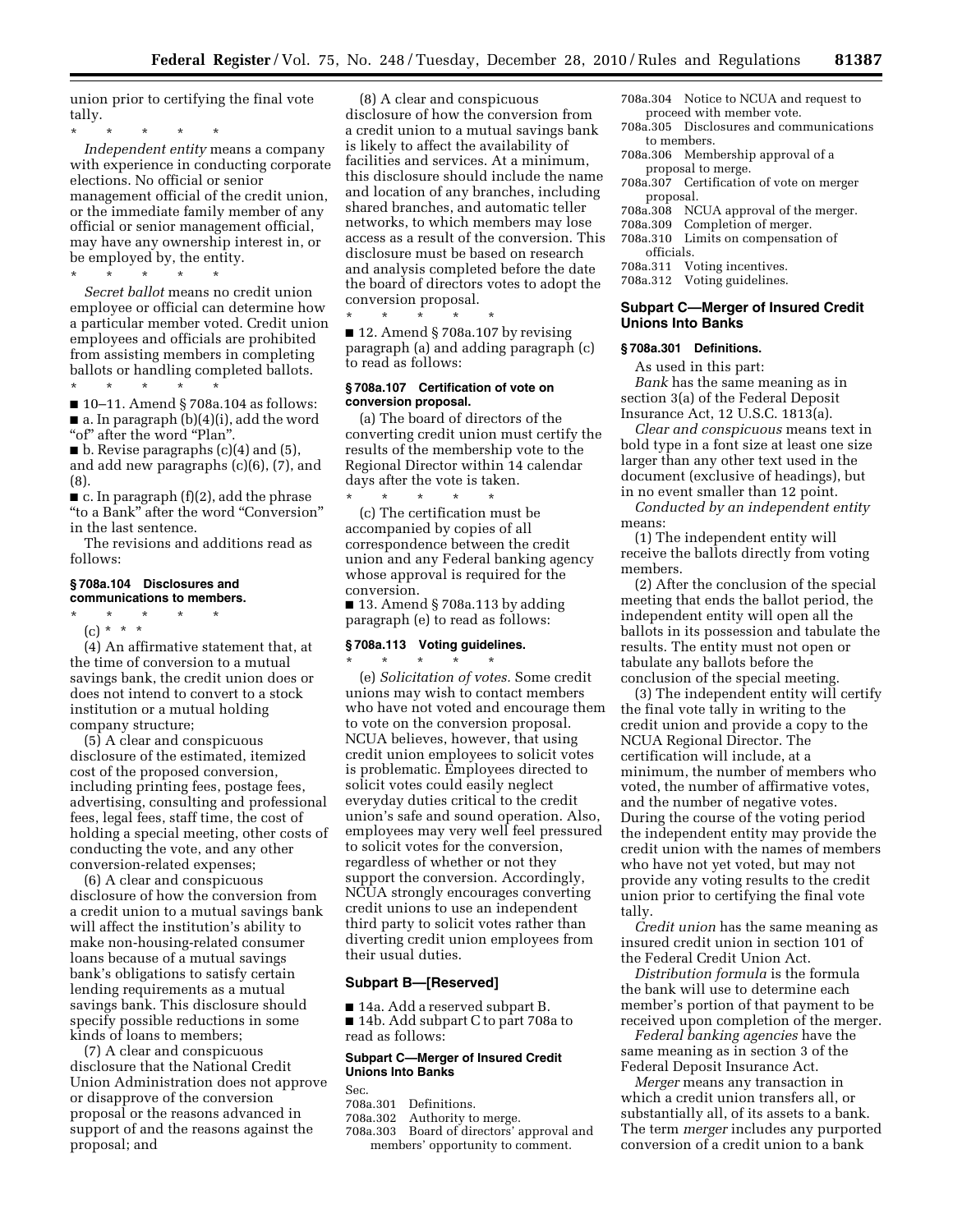if the purported conversion is conducted pursuant to an agreement between a preexisting bank and the credit union that provides—

(1) The credit union will not conduct business as a stand-alone bank, and

(2) The purported conversion will be followed by the transfer of all, or substantially all, of the credit union's assets to the preexisting bank.

*Merger value* or *merger valuation* is the amount that a stock bank would pay in an arm's-length transaction to purchase the credit union's assets and assume its liabilities and shares (deposits).

*Qualified appraisal entity* means entity that has significant experience in the valuation of depository institutions and that has no past financial relationship with the merging credit union; the continuing bank, the continuing bank's owners, affiliates, or holding companies; or any law firm representing the credit union or the bank in connection with the merger.

*Regional director* means the director of the NCUA regional office for the region where a natural person credit union's main office is located. For corporate credit unions, *regional director* means the director of NCUA's Office of Corporate Credit Unions.

*Secret ballot* means no credit union employee or official can determine how a particular member voted. Credit union employees and officials are prohibited from assisting members in completing ballots or handling completed ballots.

*Senior management official* means a chief executive officer, an assistant chief executive officer, a chief financial officer, and any other senior executive officer as defined by the appropriate Federal banking agencies pursuant to section 32(f) of the Federal Deposit Insurance Act.

### **§ 708a.302 Authority to merge.**

A credit union, with the approval of its members, may merge into a bank only with the prior approval of NCUA, the Federal Deposit Insurance Corporation, and the regulator of the bank. If the credit union is State chartered, it also needs the prior approval of its State regulator.

#### **§ 708a.303 Board of directors' approval and members' opportunity to comment.**

(a) *Merger valuation.* Before selecting a bank merger partner and voting on a proposal to merge, a credit union's board of directors must determine, as part of its due diligence, the merger value of the credit union. In making its determination of the merger value of the credit union, the credit union must either:

(1) Conduct a well-publicized merger auction and obtain purchase quotations from at least three banks, two or more of which must be stock banks; or

(2) Retain a qualified appraisal entity to analyze and estimate the merger value of the credit union.

(b) *Advance notice.* A credit union that does not conduct a public auction as described in paragraph (a)(1) of this section must comply with the following notice requirements before voting on a proposal to merge.

(1) No later than 30 days before a board of directors votes on a proposal to merge, it must publish a notice in a general circulation newspaper, or in multiple newspapers if necessary, serving all areas where the credit union has an office, branch, or service center. It must also post the notice in a clear and conspicuous fashion in the lobby of the credit union's home office and branch offices and on the credit union's Web site, if it has one. If the notice is not on the home page of the Web site, the home page must have a clear and conspicuous link, visible on a standard monitor without scrolling, to the notice.

(2) The public notice must include the following:

(i) The name and address of the credit union;

(ii) The name and type of institution into which the credit union's board is considering a proposal to merge;

(iii) A brief statement of why the board is considering the merger and the major positive and negative effects of the proposed merger;

(iv) A statement that directs members to submit any comments on the proposal to the credit union's board of directors by regular mail, electronic mail, or facsimile;

(v) The date on which the board plans to vote on the proposal and the date by which members must submit their comments for consideration; which submission date may not be more than 5 days before the board vote;

(vi) The street address, electronic mail address, and facsimile number of the credit union where members may submit comments; and

(vii) A statement that, in the event the board approves the proposal to merge, the proposal will be submitted to the membership of the credit union for a vote following a notice period that is no shorter than 90 days.

(3) The board of directors must approve publication of the notice.

(c) *Member comments.* A credit union must collect and review any member comments about the merger received during the merger process. The credit union must retain the comments until the merger is consummated.

(d) *Approval of proposal to merge.*  The merger proposal may only be approved by an affirmative vote of a majority of board members who have determined:

(1) A merger with a bank is in the best interests of the members, and

(2) The merger partner selected by the directors is the best choice for the members, taking into account the merger value of the credit union and the amount that the selected merger partner is willing to pay the credit union's members to effect the merger.

## **§ 708a.304 Notice to NCUA and request to proceed with member vote.**

(a) *NIMRA.* If a credit union's board of directors adopts a proposal to merge, it must, within 30 days of the adoption, provide the Regional Director with a Notice of its Intent to Merge and Request for NCUA Authorization (NIMRA) to conduct a member vote. The NIMRA must include the following:

(1) The merger plan (as described below in paragraph (b) of this section); (2) Resolutions of the boards of

directors of both institutions;

(3) Certification of the board of directors (as described below);

(4) Proposed Merger Agreement;

(5) Proposed Notice of Special Meeting of the Members and any other communications about the merger that the credit union intends to send to its members, including electronic communications posted on a Web site or transmitted by electronic mail;

(6) Proposed ballot to be sent to the members;

(7) For State chartered credit unions, evidence that the proposed merger is authorized under State law (as described below);

(8) A copy of the bank's last two examination reports;

(9) A statement of the merger valuation of the credit union;

(10) A statement of whether any merger payment will be made to the members and how such a payment will be distributed among the members;

(11) Information about the due diligence of the directors in locating a merger partner and determining that the merger is in best interests of the members of the credit union (as described below);

(12) Copies of all contracts reflecting any merger-related compensation or other benefit to be received by any director or senior management official of the credit union;

(13) If the merging credit union's assets on its latest call report are equal to or greater than the threshold amount established annually by the Federal Trade Commission under 15 U.S.C.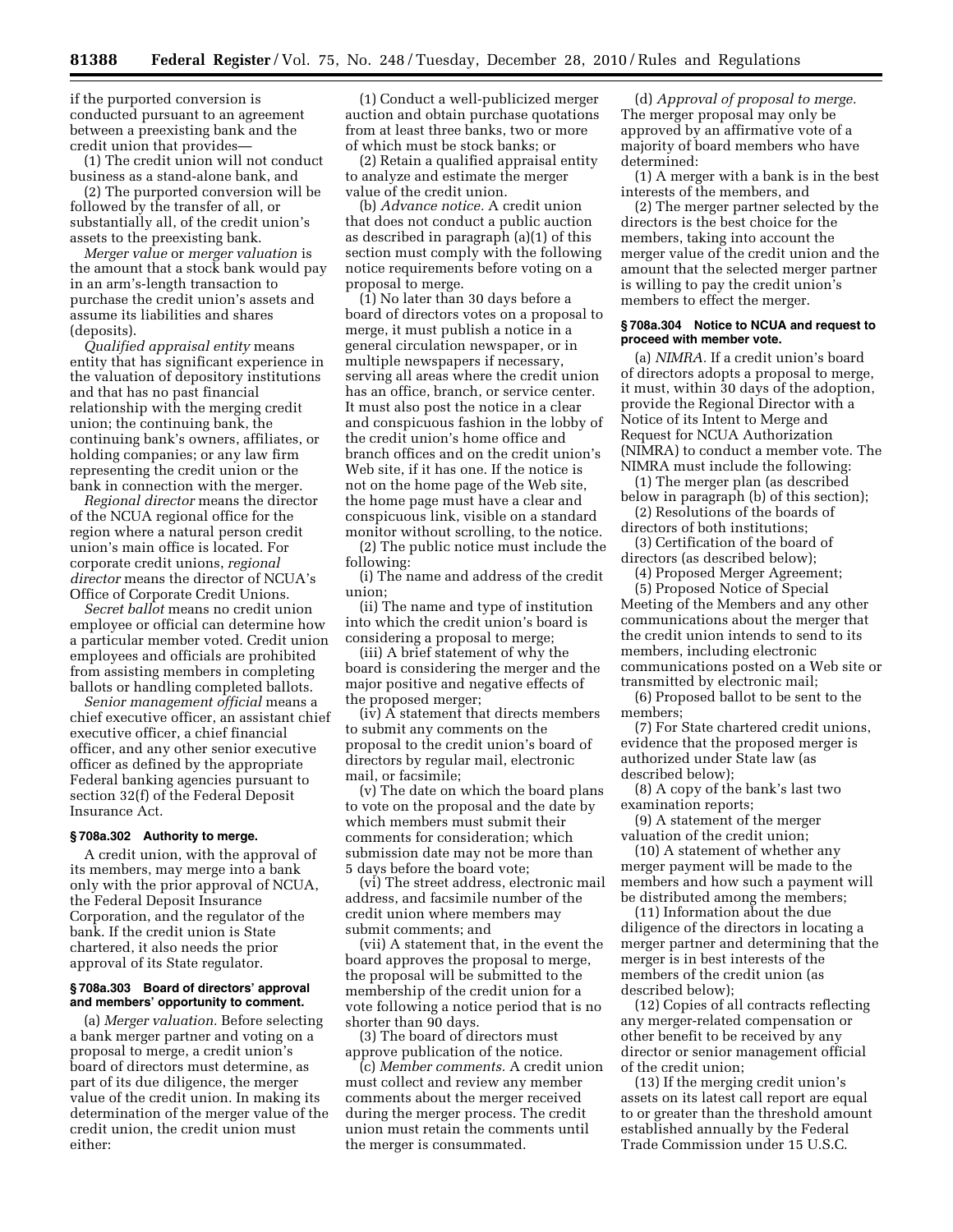18a(a)(2)(B)(i), currently \$63.4 million, a statement about whether the two institutions intend to make a Hart-Scott-Rodino Act premerger notification filing with the Federal Trade Commission and, if not, an explanation why not;

(14) Copies of any filings the credit union or bank intends to make with another Federal or State regulatory agency in which the credit union or bank seeks that agency's approval of the merger; and

(15) Proof that the accounts of the credit union will be accepted for coverage by the Federal Deposit Insurance Corporation.

(b) *Merger plan.* The merger plan must include:

(1) Current financial statements for both institutions;

(2) Current delinquent loan summaries and analyses of the adequacy of the Allowance for Loan and Lease Losses account for both institutions;

(3) Consolidated financial statements of the continuing institution after the merger;

(4) Explanation of any provisions for reserves, undivided earnings or dividends;

(5) Provisions with respect to notification and payment of creditors; and

(6) Explanation of any changes relative to insurance such as life savings and loan protection insurance and insurance of member accounts.

(c) *Director certification.* The NIMRA must include a certification by the credit union's board of directors of their support for the merger proposal and plan. Each director who voted in favor of the merger proposal must sign the certification. The certification must contain the following:

(1) A statement that each director signing the certification supports the proposed merger and believes the proposed merger, and the selected bank merger partner, are both in the best interests of the members of the credit union;

(2) A description of all materials submitted to the Regional Director with the notice and certification;

(3) A statement that each board member signing the certification has examined all these materials carefully and these materials are true, correct, current, and complete as of the date of submission; and

(4) An acknowledgement that Federal law (18 U.S.C. 1001) prohibits any misrepresentations or omissions of material facts, or false, fictitious or fraudulent statements or representations made with respect to the certification or the materials provided to the Regional Director or any other documents or

information provided to the members of the credit union or NCUA in connection with the merger.

(d) *Due diligence.* The NIMRA must include a description of all the credit union's due diligence in determining that the merger satisfies the factors contained in section 205(c) of the Act. In particular, the NIMRA must describe how the board located the merger partner, how the board negotiated the merger agreement, and how the board determined that this merger was in the best interests of the credit union's members. The description must include all information relied upon by the credit union in determining the merger value of the credit union, the amount of any payment to be made by the bank to the credit union's members (the ''merger payment''), and, if that merger payment is less than the merger value of the credit union, an explanation why the merger and the merger partner selected is in the best interests of the members. The description must include an explanation of the distribution formula by which the merger payment will be distributed among the credit union's members.

(e) *State chartered credit unions.* A State chartered credit union must state as part of its NIMRA if its State chartering law permits it to merge into a bank and provide the specific legal citation. A State chartered credit union will remain subject to any State law requirements for merger that are more stringent than those this part imposes, including any internal governance requirements, such as the requisite membership vote for merger and the determination of a member's eligibility to vote. If a State chartered credit union relies for its authority to merge into a bank on a State law parity provision, meaning a provision in State law permitting a State chartered credit union to operate with the same or similar authority as a Federal credit union, it must:

(1) Include in its notice a statement that its State regulatory authority agrees that it may rely on the State law parity provision as authority to merge; and

(2) Indicate its State regulatory authority's position as to whether Federal law and regulations or State law will control internal governance issues in the merger such as the requisite membership vote for merger and the determination of a member's eligibility to vote.

(f) *Consultation with State authorities.*  After receiving a NIMRA from a State chartered credit union, the Regional Director will consult with the appropriate State supervisory authority.

(g) *Regional Director approval.* After receiving a NIMRA, the Regional Director will either disapprove the proposed merger or authorize the credit union to proceed with its membership vote.

(1) The Regional Director will disapprove the proposed merger if the NIMRA either lacks the documentation required by this section or lacks substantial evidence to support each of the factors in section 205(c) of the Act. As part of this determination, the Regional Director must disapprove the proposed merger if:

(i) The merger payment offered by the bank to the members is less than the merger valuation, absent some additional, quantifiable benefit to the members from the selected merger partner; or

(ii) The NIMRA fails to adequately explain the nature and amount of any compensation to be received by the credit union's directors or senior management officials in connection with the merger or to justify that compensation.

(2) NCUA's authorization to proceed with the member vote does not mean NCUA has approved of the merger proposal.

(h) *Appeal of adverse decision.* If the Regional Director disapproves a merger proposal, the credit union may appeal the Regional Director's determination to the Board. The credit union must file the appeal within 30 days after receipt of the Regional Director's determination. The Board will act on the appeal within 120 days of receipt.

#### **§ 708a.305 Disclosures and communications to members.**

(a) After the board of directors approves a merger proposal and receives NCUA's authorization as described in §§ 708a.303 and 708a.304, the credit union must provide written notice of its intent to merge to each member who is eligible to vote on the merger. The notice to members must be mailed 90 calendar days and 30 calendar days before the date of the membership vote on the merger. A ballot must be included in the same envelope as the 30-day notice and only with the 30-day notice. A merging credit union may not distribute ballots with the 90-day notice, in any other written communications, or in person before the 30-day notice is sent.

(b)(1) The notice to members must adequately describe the purpose and subject matter of the vote and clearly inform members that they may vote at the special meeting or by submitting the written ballot. The notice must state the date, time, and place of the meeting.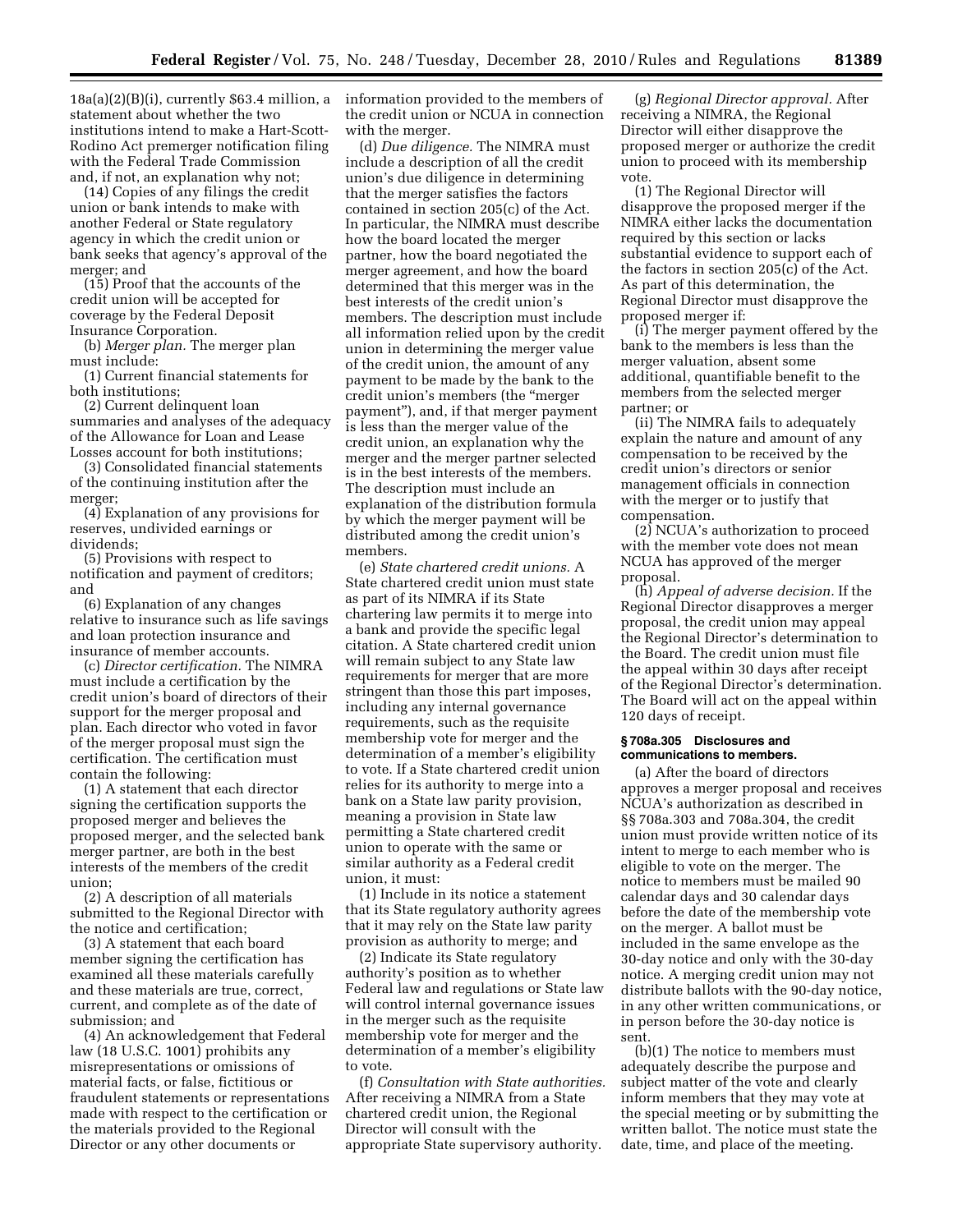(2) The 90-day notice must state in a clear and conspicuous fashion that a written ballot will be mailed together with another notice 30 days before the date of the membership vote on merger. The 30-day notice must state in a clear and conspicuous fashion that a written ballot is included in the same envelope as the 30-day notice materials.

(3) For purposes of facilitating the member-to-member contact described in paragraph (f) of this section, the 90-day notice must indicate the number of credit union members eligible to vote on the merger proposal and state how many members have agreed to accept communications from the credit union in electronic form. The 90-day notice must also include the information listed in paragraph (g)(9) of this section.

(4) The member ballot must include:

(i) A brief description of the proposal (*e.g.,* ''Proposal: Approval of the Plan of Merger by which [insert name of credit union] will merge with a bank'');

(ii) Two blocks marked respectively as "FOR" and "AGAINST;" and

(iii) The following language: ''A vote FOR the proposal means that you want your credit union to merge with and become a bank. A vote AGAINST the proposal means that you want your credit union to remain a credit union.'' This language must be displayed in a clear and conspicuous fashion immediately beneath the FOR and AGAINST blocks.

(5) The ballot may also include voting instructions and the recommendation of the board of directors (*i.e.,* "Your Board of Directors recommends a vote FOR the Plan of Merger'') but may not include any further information without the prior written approval of the Regional Director.

(c) For mergers into stock banks, an adequate description of the purpose and subject matter of the member vote on merger, as required by paragraph (b) of this section, must include:

(1) A clear and conspicuous disclosure that if the merger is approved the members will lose all of their ownership interests in the institution, including the right to vote, the right to share in the value of the institution should it be liquidated, the right to share in any extraordinary dividends, and the right to have the net worth of the institution managed in their best interests;

(2) A clear and conspicuous disclosure of any post-merger employment or consulting relationships offered by the bank to any of the credit union's directors and senior management officials and the amount of the associated compensation;

(3) A clear and conspicuous disclosure of how the merger of the credit union will affect the members' ability to obtain non-housing-related consumer loans from the bank because of because of the bank's obligations to satisfy statutory or regulatory lending requirements (if any). This disclosure should specify possible reductions in some kinds of loans to members;

(4) A clear and conspicuous statement of the merger value of the credit union, the total dollar amount the selected bank merger partner has agreed to pay to effect the merger, and the distribution formula the bank will use to determine each member's portion of that payment to be received upon completion of the merger; and

(d) For mergers into mutual banks, an adequate description of the purpose and subject matter of the member vote on merger, as required by paragraph (b) of this section, must include:

(1) A clear and conspicuous disclosure of how the merger will affect members' voting rights including whether the bank bases voting rights on account balances;

(2) A clear and conspicuous disclosure that the merger could lead to members losing all of their ownership interests in the credit union if the bank subsequently converts to a stock institution and the members do not purchase stock;

(3) A clear and conspicuous disclosure of any post-merger employment or consulting relationships offered by the bank to the credit union's directors and senior management officials and the associated compensation for each;

(4) A clear and conspicuous disclosure of how the merger of the credit union will affect the members' ability to obtain non-housing-related consumer loans from the bank because of the bank's obligations to satisfy statutory or regulatory lending requirements (if any). This disclosure should specify possible reductions in some kinds of loans to members;

(5) A clear and conspicuous statement that, at the time of merger, the bank does or does not intend to convert to a stock institution or a mutual holding company structure;

(6) A clear and conspicuous statement of the merger value of the credit union, the total dollar amount the selected bank merger partner has agreed to pay to effect the merger, and the distribution formula the bank will use to determine each member's portion of that payment to be received upon completion of the merger; and

(7) If the bank plans to add one or more of the credit union's directors to its board or employ one or more senior officials of the credit union, a clear and conspicuous statement that bank could convert to a stock bank in the future and a comparison of the opportunities available to those officials and employees to obtain stock with the opportunities available to the depositors of the bank.

(e)(1) A merging credit union must provide the following disclosures in a clear and conspicuous fashion with the 90-day and 30-day notices it sends to its members regarding the merger:

#### *IMPORTANT REGULATORY DISCLOSURE ABOUT YOUR VOTE*

- The National Credit Union Administration, the Federal government agency that supervises credit unions, requires [insert name of credit union] to provide the following disclosures:
- 1. LOSS OF CREDIT UNION MEMBER-SHIP. A vote "FOR" the proposed merger means you want your credit union to merge with and become a bank. A vote "AGAINST" the proposed merger means you want your credit union to remain a credit union.
- 2. [For Mergers into Stock Banks Only]. LOSS OF OWNERSHIP INTERESTS. If your credit union merges into the bank, you will lose all the ownership interests you currently have in the credit union and you will become a customer of the bank. The bank's stockholders own the bank, and the directors of the bank have a fiduciary responsibility to run the bank in the best interests of the stockholders, not the customers.
- 2. [For Mergers into Mutual Banks Only]. POTENTIAL PROFITS BY OFFICERS AND DIRECTORS. Merger into a mutual savings bank is often the first step in a two-step process to convert to a stockissuing bank or holding company structure. In such a scenario, the officers and directors of the bank often profit by obtaining stock in excess of that available to other members.
- 3. RATES ON LOANS AND SAVINGS. If your credit union merges into the bank, you may experience changes in your loan and savings rates. Available historic data indicates that, for most loan products, credit unions on average charge lower rates than banks. For most savings products, credit unions on average pay higher rates than banks.

(2) This text must be placed in a box, must be the only text on the front side of a single piece of paper, and must be placed so that the member will see the text after reading the credit union's cover letter but before reading any other part of the member notice. The back side of the paper must be blank. A merging credit union may modify this text only with the prior written consent of the Regional Director and, in the case of a State chartered credit union, the appropriate State regulatory agency.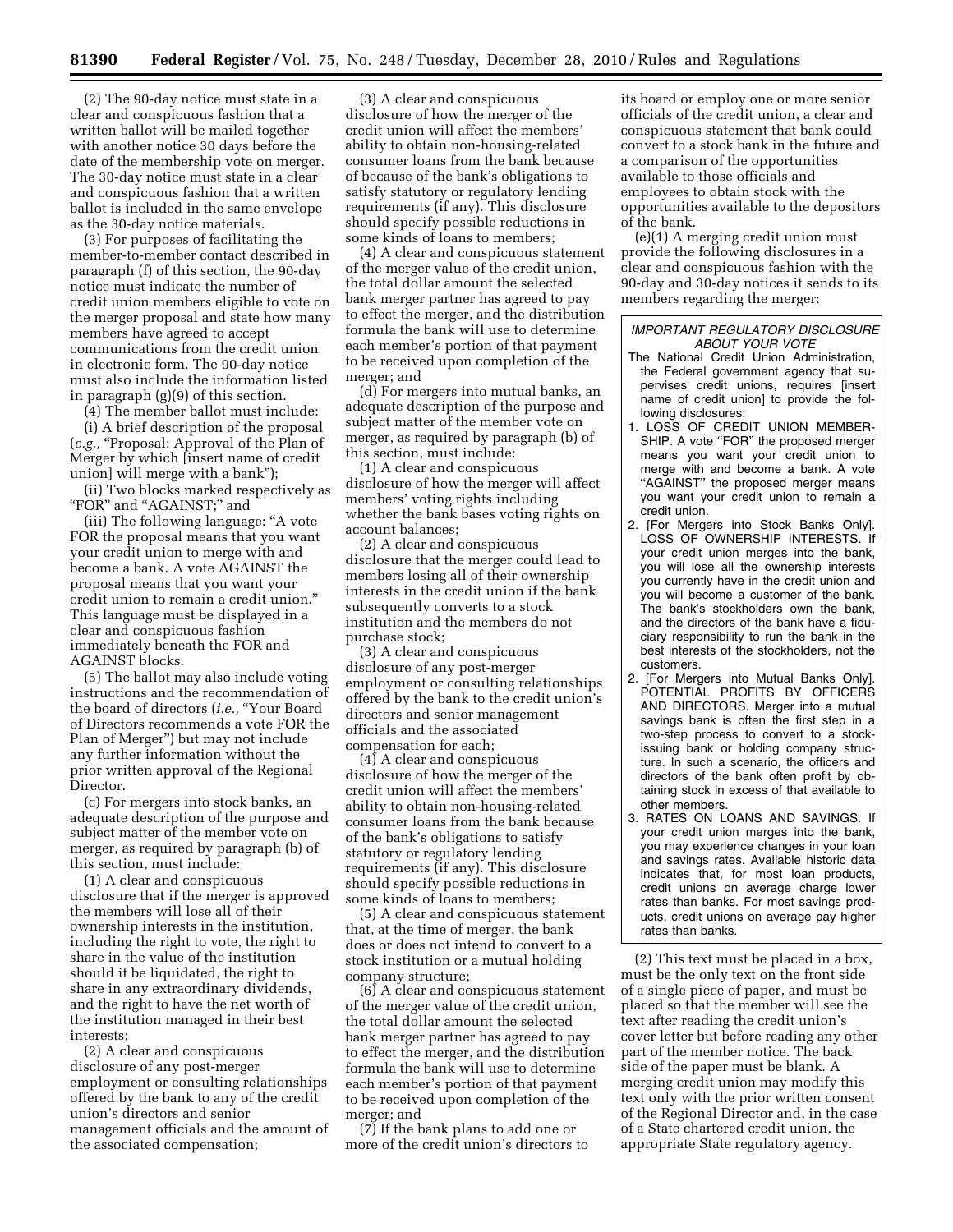(f) All written communications from a merging credit union to its members regarding the merger must be written in a manner that is simple and easy to understand. Simple and easy to understand means the communications are written in plain language designed to be understood by ordinary consumers and use clear and concise sentences, paragraphs, and sections. For purposes of this part, examples of factors to be considered in determining whether a communication is in plain language and uses clear and concise sentences, paragraphs and sections include the use of short explanatory sentences; use of definite, concrete, everyday words; use of active voice; avoidance of multiple negatives; avoidance of legal and technical business terminology; avoidance of explanations that are imprecise and reasonably subject to different interpretations; and use of language that is not misleading.

 $(g)(1)$  A merging credit union must mail or e-mail a requesting member's proper merger-related materials to other members eligible to vote if:

(i) A credit union's board of directors has adopted a proposal to merge;

(ii) A member makes a written request that the credit union mail or e-mail materials for the member;

(iii) The request is received by the credit union no later than 35 days after it sends out the 90-day member notice; and

(iv) The requesting member agrees to reimburse the credit union for the reasonable expenses, excluding overhead, of mailing or e-mailing the materials and also provides the credit union with an appropriate advance payment.

(2) A member's request must indicate if the member wants the materials mailed or e-mailed. If a member requests that the materials be mailed, the credit union will mail the materials to all eligible voters. If a member requests the materials be e-mailed, the credit union will e-mail the materials to all members who have agreed to accept communications electronically from the credit union. The subject line of the credit union's e-mail will be ''Proposed Credit Union Merger—Views of Member (insert member name).''

(3)(i) A merging credit union may, at its option, include the following statement with a member's material:

On (date), the board of directors of (name of merging credit union) adopted a proposal to merge the credit union into a bank. Credit union members who wish to express their opinions about the proposed merger to other members may provide those opinions to (name of credit union). By law, the credit union, at the requesting members' expense,

must then send those opinions to the other members. The attached document represents the opinion of a member (or group of members) of this credit union. This opinion is a personal opinion and does not necessarily reflect the views of the management or directors of the credit union.

(ii) A merging credit union may not add anything other than this statement to a member's material without the prior approval of the Regional Director.

(4) The term ''proper merger-related materials'' does not include materials that:

(i) Due to size or similar reasons are impracticable to mail or e-mail;

(ii) Are false or misleading with respect to any material fact;

(iii) Omit a material fact necessary to make the statements in the material not false or misleading;

(iv) Relate to a personal claim or a personal grievance, or solicit personal gain or business advantage by or on behalf of any party;

(v) Relate to any matter, including a general economic, political, racial, religious, social, or similar cause, that is not significantly related to the proposed merger;

(vi) Directly or indirectly and without expressed factual foundation impugn a person's character, integrity, or reputation;

(vii) Directly or indirectly and without expressed factual foundation make charges concerning improper, illegal, or immoral conduct; or

(viii) Directly or indirectly and without expressed factual foundation make statements impugning the stability and soundness of the credit union.

(5) If a merging credit union believes some or all of a member's request is not proper it must submit the member materials to the Regional Director within seven days of receipt. The credit union must include with its transmittal letter a specific statement of why the materials are not proper and a specific recommendation for how the materials should be modified, if possible, to make them proper. The Regional Director will review the communication, communicate with the requesting member, and respond to the credit union within seven days with a determination on the propriety of the materials. The credit union must then mail or e-mail the material to the members if so directed by NCUA.

(6) A credit union must ensure that its members receive all materials that meet the requirements of § 708a.305(g) on or before the date the members receive the 30-day notice and associated ballot. If a credit union cannot meet this delivery requirement, it must postpone mailing the 30-day notice until it can deliver the

member materials. If a credit union postpones the mailing of the 30-day notice, it must also postpone the special meeting by the same number of days. When the credit union has completed the delivery, it must inform the requesting member that the delivery was completed and provide the number of recipients.

(7) The term ''appropriate advance payment'' means:

(i) For requests to mail materials to all eligible voters, a payment in the amount of 150 percent of the first class postage rate times the number of mailings, and

(ii) For requests to e-mail materials only to members that have agreed to accept electronic communications, a payment in the amount of 200 dollars.

(8) If a credit union posts mergerrelated information or material on its Web site, then it must simultaneously make a portion of its Web site available free of charge to its members to post and share their opinions on the merger. A link to the portion of the Web site available to members to post their views on the merger must be marked ''Members: Share your views on the proposed merger and see other members' views'' and the link must also be visible on all pages on which the credit union posts its own mergerrelated information or material, as well as on the credit union's homepage. If a credit union believes a particular member submission is not proper for posting, it will provide that submission to the Regional Director for review as described in paragraph (g)(5) of this section. The credit union may also post a content-neutral disclaimer using language similar to the language in paragraph (g)(3)(i) of this section.

(9) A merging credit union must inform members with the 90-day notice that if they wish to provide their opinions about the proposed merger to other members they can submit their opinions in writing to the credit union no later than 35 days from the date of the notice and the credit union will forward those opinions to other members. The 90-day notice will provide a contact at the credit union for delivery of communications, will explain that members must agree to reimburse the credit union's costs of transmitting the communication including providing an advance payment, and will refer members to this section of NCUA's rules for further information about the communication process. The credit union, at its option, may include additional factual information about the communication process with its 90-day notice.

(10) A group of members may make a joint request that the credit union send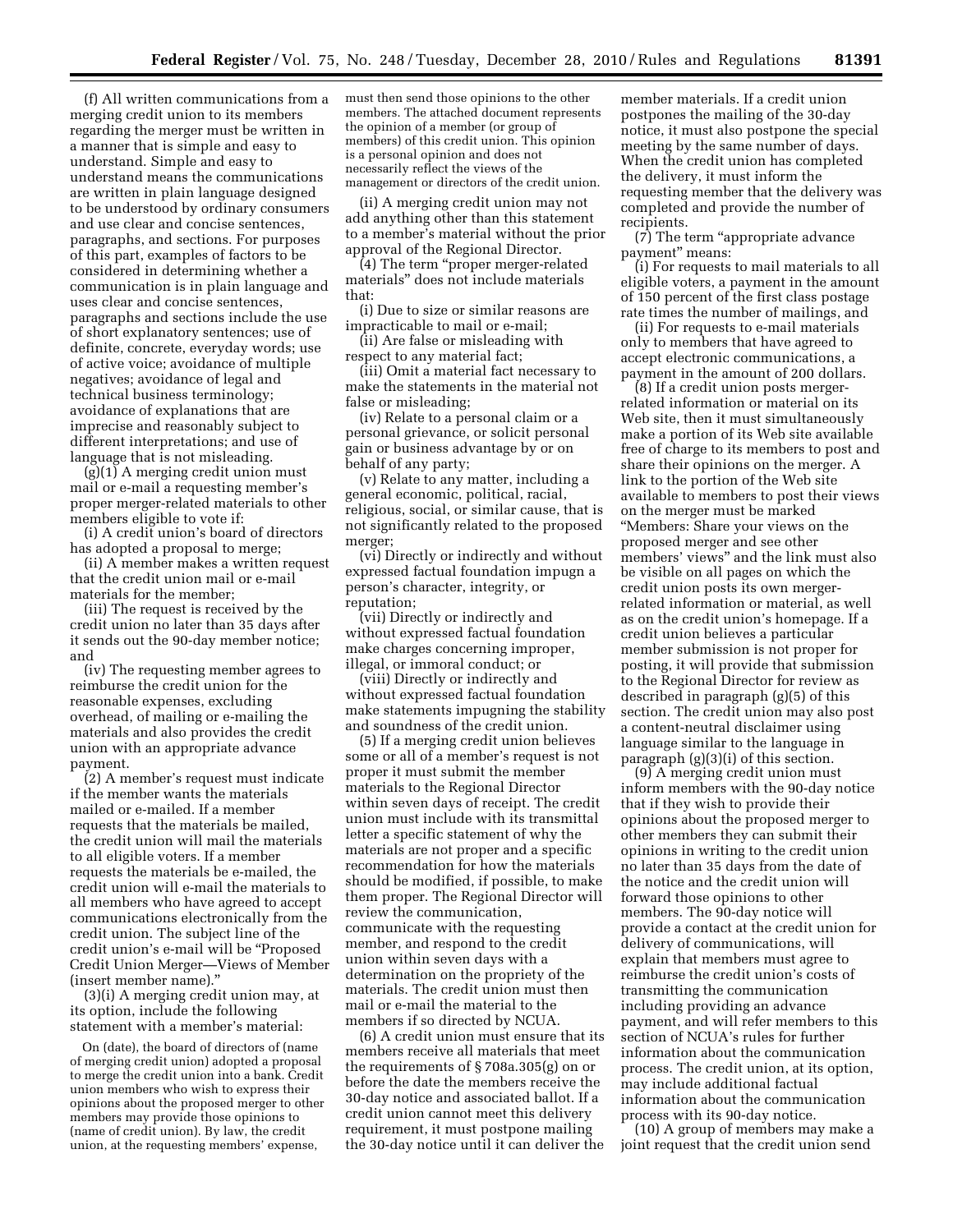its materials to other members. For purposes of paragraphs (g)(2) and (g)(3) of this section, the credit union will use the group name provided by the group.

(h) If it chooses, a credit union may seek a preliminary determination from the Regional Director regarding any of the notices required under this subchapter and its proposed methods and procedures applicable to the membership merger vote. The Regional Director will make a preliminary determination regarding the notices and methods and procedures applicable to the membership vote within 30 calendar days of receipt of a credit union's request for review unless the Regional Director extends the period as necessary to request additional information or review a credit union's submission. A credit union's prior submission of any notice or proposed voting procedures does not relieve the credit union of its obligation to certify the results of the membership vote required by § 708a.307 or eliminate the right of the Regional Director to disapprove the merger if the credit union fails to conduct the membership vote in a fair and legal manner consistent with the Federal Credit Union Act and these rules.

#### **§ 708a.306 Membership approval of a proposal to merge.**

(a) A proposal for merger approved by a board of directors also requires approval by a majority of the members who vote on the proposal. At least 20 percent of the members eligible to vote must participate in the vote. The credit union must also have NCUA's written authorization to proceed with the member vote.

(b) The board of directors must set a voting record date to determine member voting eligibility. The record date must be at least one day before the publication of notice required in § 708a.303.

(c) A member may vote on a proposal to merge in person at a special meeting held on the date set for the vote or by written ballot delivered by mail or otherwise. The vote on the merger proposal must be by secret ballot and conducted by an independent entity. The independent entity must be a company with experience in conducting corporate elections. No official or senior management official of the credit union or the immediate family members of any official or senior management official may have any ownership interest in or be employed by the independent entity.

#### **§ 708a.307 Certification of vote on merger proposal.**

(a) The board of directors of the merging credit union must certify the results of the membership vote to the Regional Director within 14 calendar days after the vote is taken.

(b) The certification must also include a statement that the notice, ballot, and other written materials provided to members were identical to those submitted to NCUA pursuant to § 708a.305. If the board cannot certify this, the board must provide copies of any new or revised materials and an explanation of the reasons for any changes.

(c) The certification must include copies of any correspondence between the credit union and other regulators related to the pending merger.

#### **§ 708a.308 NCUA approval of the merger.**

(a) The Regional Director will review the methods by which the membership vote was taken and the procedures applicable to the membership vote. The Regional Director will determine if the notices and other communications to members were accurate, not misleading, and timely; if the membership vote was conducted in a fair and legal manner; and if the credit union has otherwise met the requirements of this subpart, including whether there is substantial evidence that the factors in section 205(c) of the Act are satisfied.

(b) After completion of this review, the Regional Director will approve or disapprove the proposed merger. The Regional Director will issue the approval or disapproval within 30 calendar days of receipt from the credit union of the certification of the result of the membership vote required under § 708a.307, unless the Regional Director extends the period as necessary to request additional information or review the credit union's submission. The Regional Director's approval is conditional on the credit union completing the merger in the timeframes required by § 708a.309.

(c) If the Regional Director disapproves the methods by which the membership vote was taken or the procedures applicable to the membership vote, the Regional Director may direct that a new vote be taken.

(d) A merging credit union may appeal a Regional Director's disapproval to the NCUA Board. The credit union must file the appeal within 30 days after receipt of the Regional Director's determination. The NCUA Board will act on the appeal within 120 days of receipt.

#### **§ 708a.309 Completion of merger.**

(a) After receipt of the approvals under §§ 708a.302 and 708a.308 a credit union may complete the merger.

(b) The credit union must complete the merger within one year of the date of NCUA approval under § 708a.308. If a credit union fails to complete the merger within one year the Regional Director will disapprove the merger. The credit union's board of directors must then adopt a new merger proposal and solicit another member vote if it still desires to merge.

(c) The Regional Director may, upon timely request and for good cause, extend the one year completion period for an additional six months.

(d) After notification by the board of directors of the bank that the merger has been completed, the NCUA will cancel the insurance certificate of the credit union and, if applicable, the charter of a Federal credit union.

#### **§ 708a.310 Limits on compensation of officials.**

No director or senior management official of an insured credit union may receive any economic benefit in connection with the merger of a credit union other than reasonable compensation and other benefits paid in the ordinary course of business.

## **§ 708a.311 Voting incentives.**

If a merging credit union offers an incentive to encourage members to participate in the vote, including a prize raffle, every reference to such incentive made by the credit union in a written communication to its members must also state that members are eligible for the incentive regardless of whether they vote for or against the proposed merger.

#### **§ 708a.312 Voting guidelines.**

A merging credit union must conduct its member vote on merger in a fair and legal manner. NCUA provides the following guidelines as suggestions to help a credit union obtain a fair and legal vote and otherwise fulfill its regulatory obligations. These guidelines are not an exhaustive checklist and do not by themselves guarantee a fair and legal vote.

(a) *Applicability of State law.* While NCUA's merger rules apply to all mergers of Federally insured credit unions, Federally insured State chartered credit unions (FISCUs) are also subject to State law on mergers. NCUA's position is that no merger of a State chartered credit union is authorized unless permitted by State law, and also that a State legislature or State supervisory authority may impose merger requirements more stringent or restrictive than NCUA's. States that permit mergers may have substantive and procedural requirements that vary from Federal law. For example, there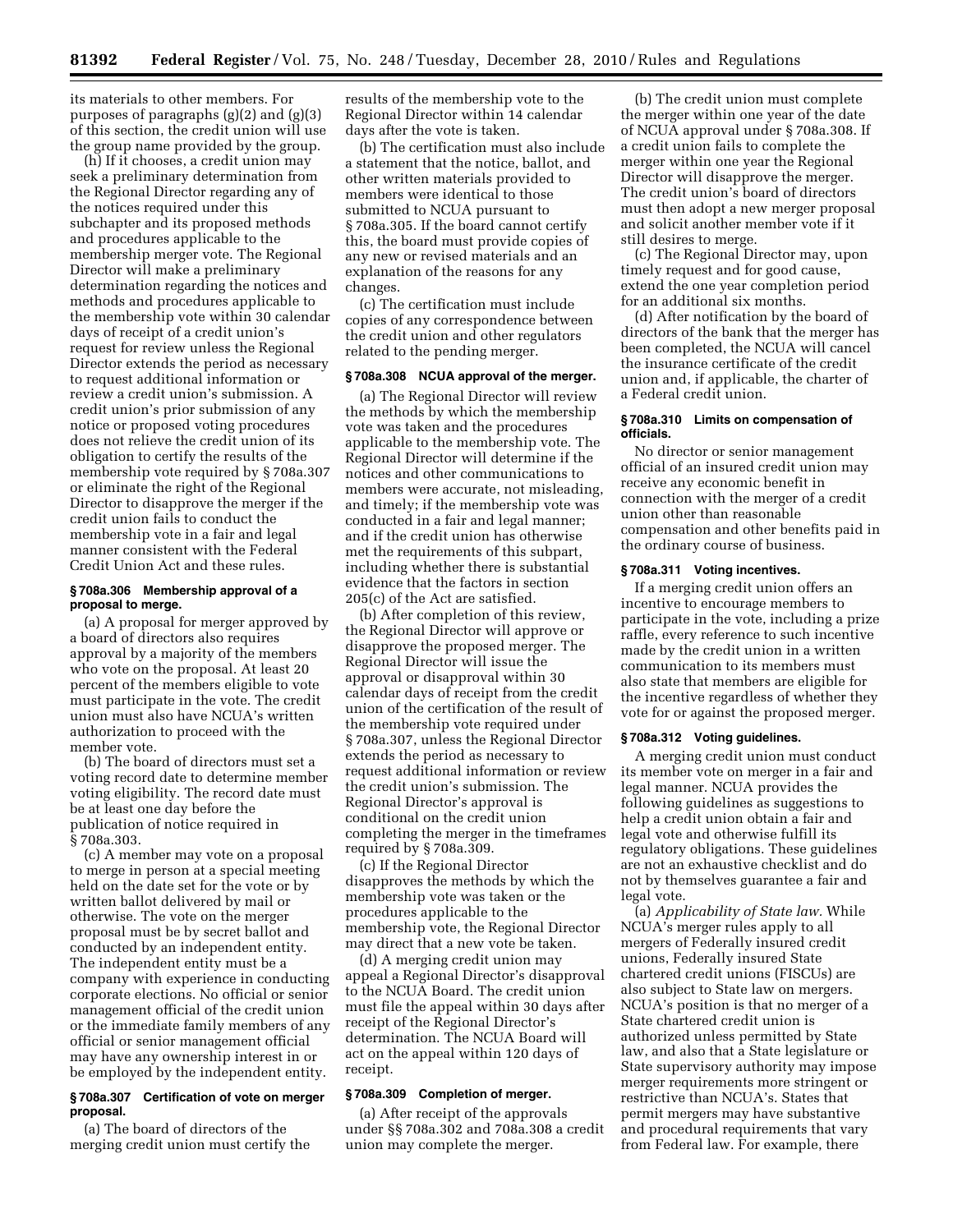may be different voting standards for approving a vote. While the Federal Credit Union Act requires a simple majority of those who vote to approve a merger, some States have higher voting standards requiring two-thirds or more of those who vote. A FISCU should be careful to understand both Federal and State law to navigate the merger process and conduct a proper vote.

(b) *Eligibility to vote.* (1) Determining who is eligible to cast a ballot is fundamental to any vote. No merger vote can be fair and legal if some members are improperly excluded. A merging credit union should be cautious to identify all eligible members and make certain they are included on its voting list. NCUA recommends that a merging credit union establish internal procedures to manage this task.

(2) A merging credit union should be careful to make certain its member list is accurate and complete. For example, when a credit union converts from paper record keeping to computer record keeping, some member names may not transfer unless the credit union is careful in this regard. This same problem can arise when a credit union merges from one computer system to another where the software is not completely compatible.

(3) Problems with keeping track of who is eligible to vote can also arise when a credit union merges from a Federal charter to a State charter or vice versa. NCUA is aware of an instance where a Federal credit union used membership materials allowing two or more individuals to open a joint account and also allowed each to become a member. The Federal credit union later converted to a State chartered credit union that, like most other State chartered credit unions in its State, used membership materials allowing two or more individuals to open a joint account but only allowed the first person listed on the account to become a member. The other individuals did not become members as a result of their joint account, but were required to open another account where they were the first or only person listed on the account. Over time, some individuals who became members of the Federal credit union as the second person listed on a joint account were treated like those individuals who were listed as the second person on a joint account opened directly with the State chartered credit union. Specifically, both of those groups were treated as non-members not entitled to vote. This example makes the point that a credit union must be diligent in maintaining a reliable membership list.

(c) *Scheduling the special meeting.*  NCUA's merger rule requires a merging credit union to permit members to vote by written mail ballot or in person at a special meeting held for the purpose of voting on the merger. Although most members may choose to vote by mail, a significant number may choose to vote in person. As a result, a merging credit union should be careful to conduct its special meeting in a manner conducive to accommodating all members wishing to attend, including selecting a meeting location that can accommodate the anticipated number of attendees and is conveniently located. The meeting should also be held on a day and time suitable to most members' schedules. A credit union should conduct its meeting in accordance with applicable Federal and State law, its bylaws, Robert's Rules of Order or other appropriate parliamentary procedures, and determine before the meeting the nature and scope of any discussion to be permitted.

(d) *Voting incentives.* Some credit unions may wish to offer incentives to members, such as entry to a prize raffle, to encourage participation in the merger vote. The credit union must exercise care in the design and execution of such incentives.

(1) The credit union should ensure that the incentive complies with all applicable State, Federal, and local laws.

(2) The incentive should not be unreasonable in size. The cost of the incentive should have a negligible impact on the credit union's net worth ratio and the incentive should not be so large that it distracts the member from the purpose of the vote. If the board desires to use such incentives, the cost of the incentive should be included in the directors' deliberation and determination that the merger is in the best interests of the credit union's members.

(3) The credit union should ensure that the incentive is available to every member that votes regardless of how or when he or she votes. All of the credit union's written materials promoting the incentive to the membership must disclose to the members, as required by § 708a.311 of this part, that they have an equal opportunity to participate in the incentive program regardless of whether they vote for or against the merger. The credit union should also design its incentives so that they are available equally to all members who vote, regardless of whether they vote by mail or in person at the special meeting.

(e) *Solicitation of votes.* Some credit unions may wish to contact members who have not voted and encourage them

to vote on the merger proposal. NCUA believes, however, that using credit union employees to solicit votes is problematic. Employees directed to solicit votes could easily neglect everyday duties critical to the credit union's safe and sound operation. Also, employees may very well feel pressured to solicit votes for the merger, regardless of whether or not they support the merger. Accordingly, NCUA strongly encourages credit unions to use an independent third party to solicit votes rather than diverting credit union employees from their usual duties.

# **PART 708b—MERGERS OF FEDERALLY INSURED CREDIT UNIONS; VOLUNTARY TERMINATION OR CONVERSION OF INSURED STATUS**

■ 15. The authority citation for part 708b continues to read as follows:

**Authority:** 12 U.S.C. 1752(7), 1766, 1785, 1786, 1789.

■ 16. Amend § 708b.2 by removing alphabetical paragraph designations (a) through (k) and adding definitions of ''conducted by an independent entity,'' ''merger-related financial arrangement,'' ''secret ballot,'' and ''senior management official'' in alphabetical order to read as follows:

#### **§ 708b.2 Definitions.**  \* \* \* \* \*

*Conducted by an independent entity*  means:

(1) The independent entity will receive the ballots directly from voting members.

(2) After the conclusion of the special meeting that ends the ballot period, the independent entity will open all the ballots in its possession and tabulate the results. The entity must not open or tabulate any ballots before the conclusion of the special meeting.

(3) The independent entity will certify the final vote tally in writing to the credit union and provide a copy to the NCUA Regional Director. The certification will include, at a minimum, the number of members who voted, the number of affirmative votes, and the number of negative votes. During the course of the voting period the independent entity may provide the credit union with the names of members who have not yet voted, but may not provide any voting results to the credit union prior to certifying the final vote tally.

\* \* \* \* \* *Merger-related financial arrangement*  means a material increase in compensation (including indirect compensation, for example, bonuses,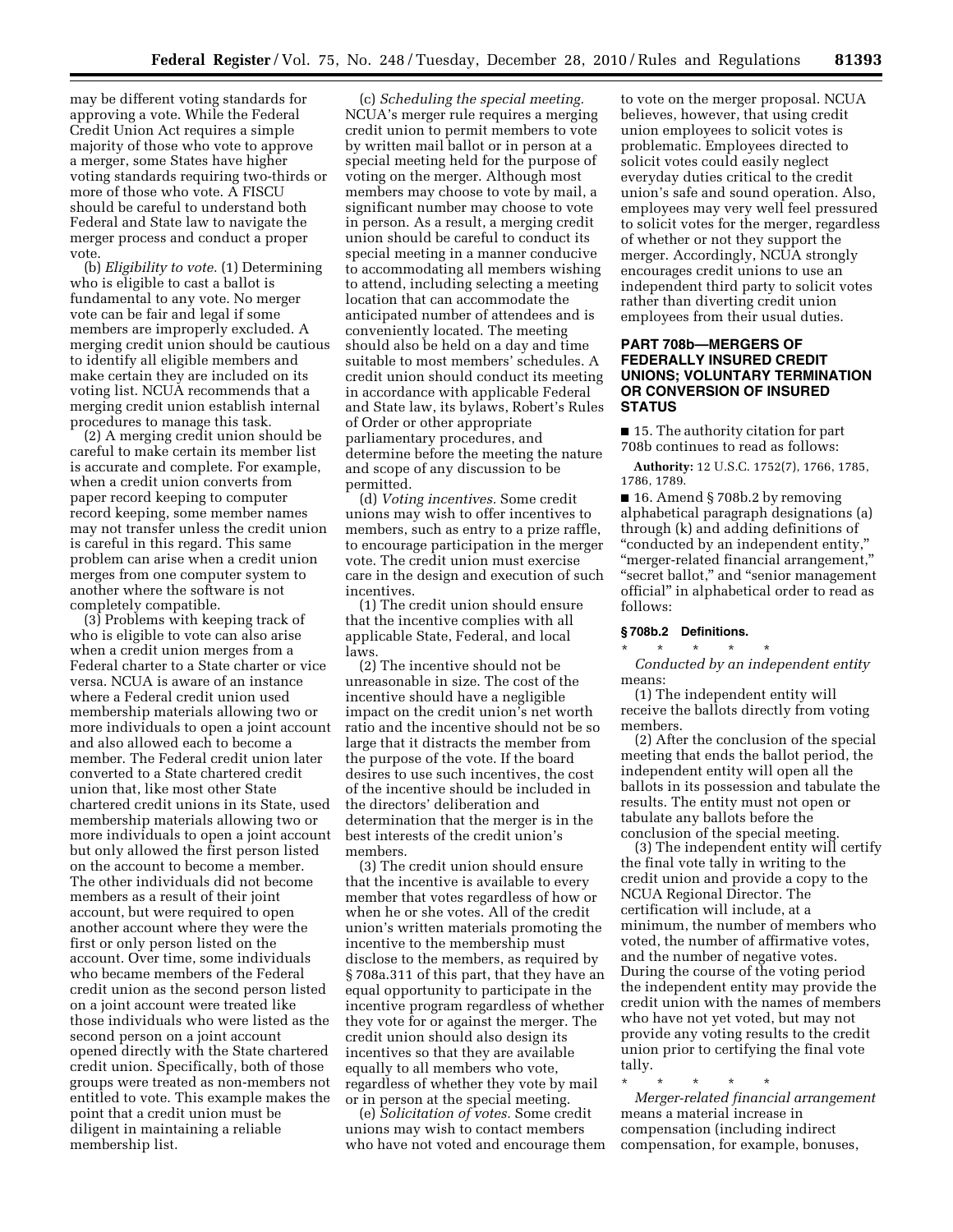deferred compensation, or other financial rewards) or benefits that any board member or senior management official of a merging credit union may receive in connection with a merger transaction. For purposes of this definition, a material increase is an increase that exceeds the greater of 15 percent or \$10,000.

\* \* \* \* \*

*Secret ballot* means no credit union employee or official can determine how a particular member voted. Credit union employees and officials are prohibited from assisting members in completing ballots or handling completed ballots.

*Senior management official* means the chief executive officer (who may hold the title of president or treasurer/ manager), any assistant chief executive officer, and the chief financial officer. \* \* \* \* \*

■ 17–18. Amend § 708b.103 by revising paragraph (a)(5), redesignating paragraphs (a)(7) through (10) as paragraphs (a)(8) through (11), and adding new paragraph (a)(7) to read as follows:

# **§ 708b.103 Preparation of merger plan.**   $(a) * * * *$

(5) Explanation of any proposed share adjustments, and where the net worth ratio of the merging credit union is more than 500 basis points higher than the net worth ratio of the continuing credit union, an explanation of the factors considered in establishing the amount of any proposed adjustment or in determining no adjustment is necessary; \* \* \* \* \*

(7) Description of any merger-related financial arrangement, as defined in § 708b.2;

\* \* \* \* \* ■ 19. In § 708b.104, revise paragraph (a)(8) to read as follows:

### **§ 708b.104 Submission of merger proposal to the NCUA.**

 $(a) * * * *$ 

(8) If the merging credit union's assets on its latest call report are equal to or greater than the threshold amount established annually by the Federal Trade Commission under 15 U.S.C. 18a(a)(2)(B)(i), currently \$63.4 million, a statement about whether the two credit unions intend to make a Hart-Scott-Rodino Act premerger notification filing with the Federal Trade Commission and, if not, an explanation why not; and \* \* \* \* \*

■ 20. In § 708b.106, revise paragraph (a)(2)(ii) to read as follows:

# **§ 708b.106 Approval of the merger proposal by members.**

 $(a) * * * *$ 

# $(2) * * * *$

(ii) Contain a summary of the merger plan, including, but not necessarily limited to, current financial statements for each credit union, a consolidated financial statement for the continuing credit union, analyses of share values, explanation of any proposed share adjustments, explanation of any changes relative to insurance such as life savings and loan protection insurance and insurance of member accounts, and a detailed description of any merger related financial arrangement, as defined in § 708b.2. The description must include the name and title of each individual recipient and an explanation of the financial impact of each element of the arrangement, including direct salary increases and any indirect compensation, such as any bonus, deferred compensation or other financial reward;

\* \* \* \* \*

# **§ 708b.107 [Amended]**

■ 21. Amend the heading to §708b.107 by removing the word "Certificate" and adding the word "Certification" in its place.

■ 22. In § 708b.201, revise paragraph (c) to read as follows:

## **§ 708b.201 Termination of insurance.**

\* \* \* \* \* (c) A majority of the credit union's members must approve a termination of insurance by affirmative vote. The vote must be taken by secret ballot and conducted by an independent entity. \* \* \* \* \*

■ 23. In § 708b.203, revise paragraphs (d), (f), and (g) to read as follows:

## **§ 708b.203 Conversion of insurance.**  \* \* \* \* \*

\* \* \* \* \*

(d) Approval of a conversion of Federal to nonfederal insurance requires the affirmative vote of a majority of the credit union's members who vote on the proposition, provided at least 20 percent of the total membership participates in the voting. The vote must be taken by secret ballot and conducted by an independent entity.

(f) The board of directors of the credit union and the independent entity that conducts the membership vote must certify the results of the membership vote to the NCUA within 14 calendar days after the deadline for receipt of votes. The certification must include the total number of members of record of the credit union, the number who voted on the conversion, the number who voted in favor of the conversion, and the number who voted against. The

certification must be in the form specified in subpart C of this part.

(g) Generally, the NCUA will conditionally approve or disapprove the conversion in writing within 14 days after receiving the certification of the vote. The credit union must complete the conversion within six months of the date of conditional approval. If a credit union fails to complete the conversion within six months the Regional Director will disapprove the conversion. The credit union's board of directors, if it still wishes to convert, must then adopt a new conversion proposal and solicit another member vote.

\* \* \* \* \*

■ 24. In § 708b.206, revise paragraph (b) to read as follows:

# **§ 708b.206 Share insurance communications to members.**

\* \* \* \* \*

(b) Every share insurance communication must contain the following conspicuous statement: ''IF YOU ARE A MEMBER OF THIS CREDIT UNION, YOUR ACCOUNTS ARE CURRENTLY INSURED BY THE NATIONAL CREDIT UNION ADMINISTRATION, A FEDERAL AGENCY. THIS FEDERAL INSURANCE IS BACKED BY THE FULL FAITH AND CREDIT OF THE UNITED STATES GOVERNMENT. IF THE CREDIT UNION CONVERTS TO PRIVATE INSURANCE WITH [insert name of private share insurer] AND THE CREDIT UNION FAILS, THE FEDERAL GOVERNMENT DOES NOT GUARANTEE THAT YOU WILL GET YOUR MONEY BACK.'' The statement must:

(1) Appear on the first page of the communication where conversion is discussed and, if the communication is on an Internet Web site posting, the credit union must make reasonable efforts to make it visible without scrolling; and (2) Must be in capital letters, bolded, offset from the other text by use of a border, and at least one font size larger than any other text (exclusive of headings) used in the communication.

\* \* \* \* \*

**Note:** The following revision to a document entitled ''Corporate Federal Credit Union Bylaws,'' will not appear in the Code of Federal Regulations.

Section 4 of Article XI of the document entitled ''Corporate Federal Credit Union Bylaws'' is revised to read as follows:

*Article XI. General* 

\* \* \* \* \*